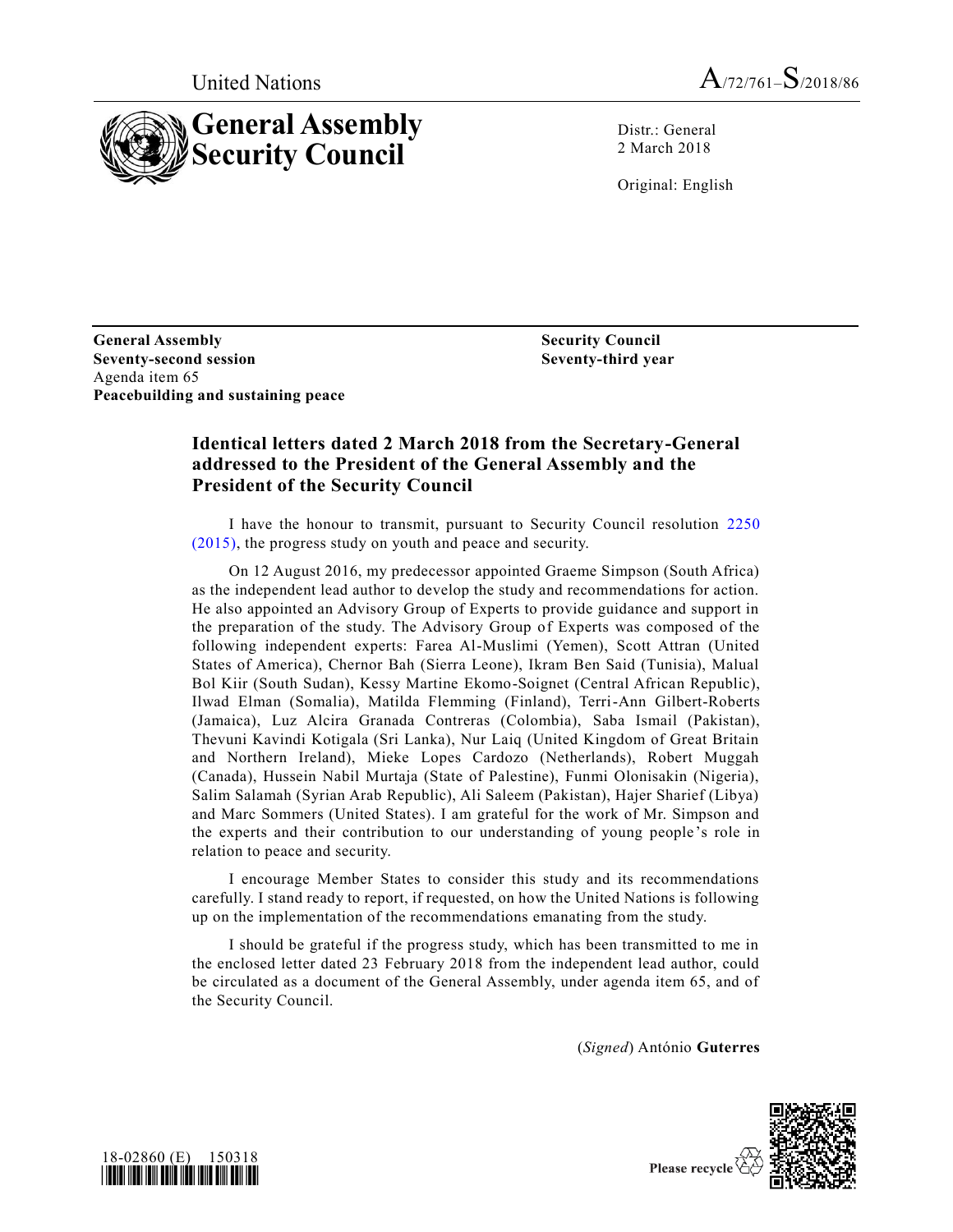# **Letter dated 23 February 2018 from the independent lead author of the progress study on youth and peace and security mandated by the Security Council in its resolution [2250 \(2015\)](https://undocs.org/S/RES/2250(2015)) addressed to the Secretary-General**

I have the honour of submitting the progress study on youth and peace and security mandated by the Security Council in its resolution [2250 \(2015\).](https://undocs.org/S/RES/2250(2015))

It has been my immense privilege to work with the talented and visionary Advisory Group of Experts appointed by the Secretary-General. I am deeply indebted to their contributions on policy, practice and scholarship.

I am also grateful for the strategic guidance and advice from the Steering Committee for the study composed of 33 organizations. Members of the Steering Committee and other partners generously supported the research process through the provision of background papers and the organization of consultations and focus group discussions with young people throughout the world.

Over the course of 18 months, while conducting research and drafting the study, I had the chance to engage with thousands of young people in all regions of the world. Our methodology was deliberately organized to provide access and voice to many young people who would not ordinarily have had the chance to participate in this sort of policy process. Through consultations, country studies, focus group discussions and online contributions, they shared their hopes and aspirations for a peaceful world and described their incredible initiatives, commitments and dedication to peace and security. They took a leap of faith in trusting that their uncensored perspectives would be visible through the study. I gladly carry the burden of this responsibility and only hope in transmitting this to you, that I can come close to doing justice to their voices.

I would also like to acknowledge the support provided by an extraordinary secretariat jointly put in place by the Peacebuilding Support Office and the United Nations Population Fund.

Finally, I would like to express my gratitude to you and your office for the trust you placed in me and the privilege it has been to undertake this task.

> (*Signed*) Graeme **Simpson** Lead author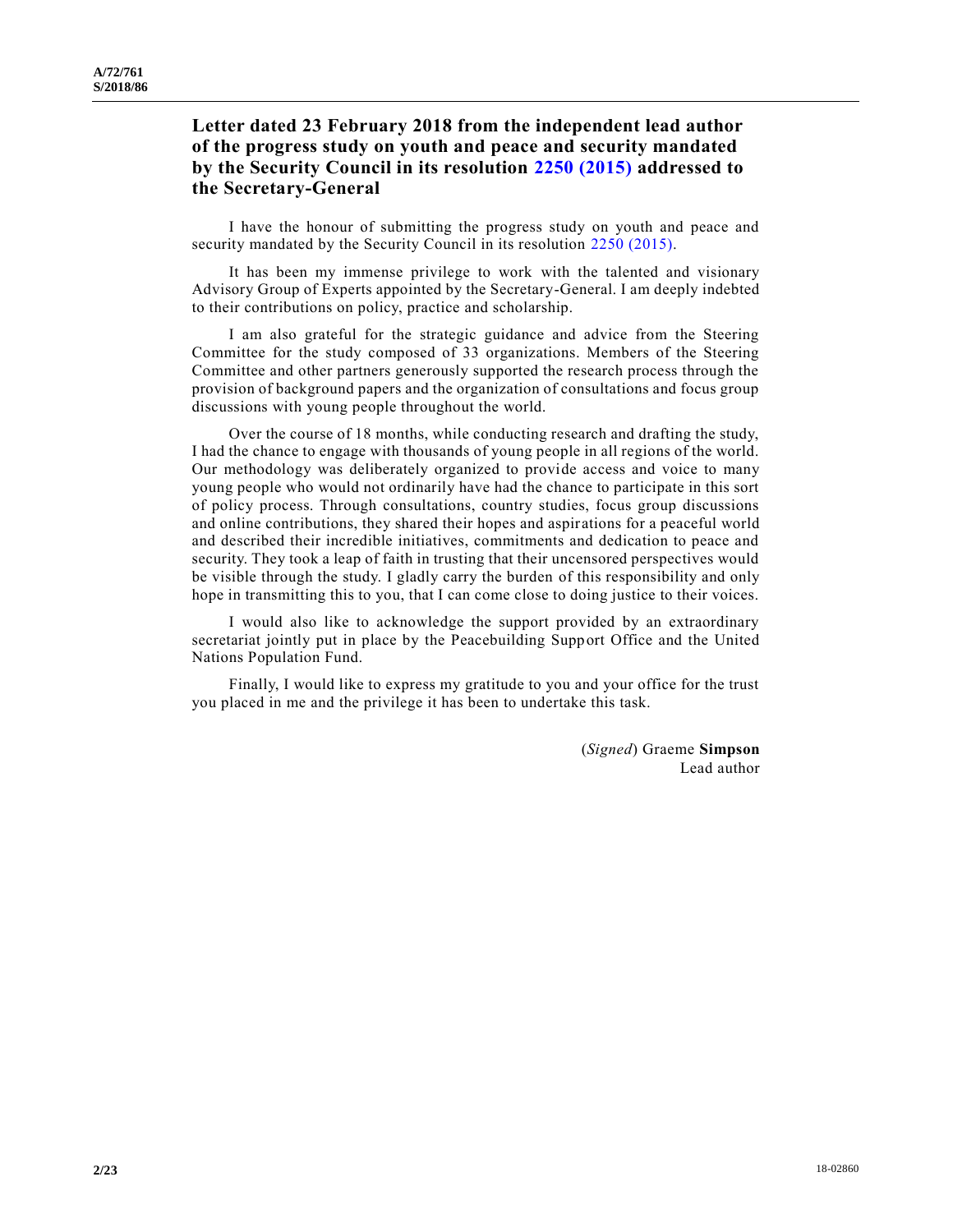# **The missing peace: independent progress study on youth and peace and security**

# **I. Introduction**

1. There are extraordinary young people creatively seeking ways to prevent violence and consolidate peace across the globe, in devastated and conflict-affected societies as well as in those enjoying relative peace. The present progress study, prepared in response to Security Council resolution [2250 \(2015\),](https://undocs.org/S/RES/2250(2015)) offered a unique opportunity to listen to them and learn about the multiple ways they work for peace and security. Their work promises the potential of a tremendous peace and security dividend for Governments and international actors. However, many young people are frustrated by the tendency of their Governments and international actors to treat youth as a problem to be solved, instead of as partners for peace. Young people throughout the world expressed their loss of faith and trust in their Governments, the international community and systems of governance that they feel excluded from, contributing to a strong and ongoing sense of injustice. This must be addressed in order to benefit from and support young people's contributions to peace and to realize the potential of 1.8 billion young people globally. In the progress study, Governments and international actors are called upon to undergo a seismic shift and recognize young people as "the missing peace".

2. The preparation of the present study involved a participatory process with young people at its heart. A diverse group of young people was engaged in the research, with efforts made to involve those frequently excluded from global policy processes, such as refugee youth, former gang members and youth living in hard-to-reach locations. Face-to-face consultations were held with a total of 4,230 young people, including 281 focus group discussions in 44 countries, as well as 7 regional and 5 national consultations. Research also included 27 country-focused studies, 19 thematic submissions from partners, 5 online thematic consultations, a global survey of youthled civil society peacebuilding organizations and mapping exercises of interventions by Member States and United Nations entities focused on young people in relation to peace and security. A full, in-depth version of the study will be published in the course of 2018.

3. The study is divided into five parts. Section II reflects on stereotypical conceptions of youth and debunks a series of policy myths that have misguided policy and programmatic approaches related to youth, violence and conflict. Section III illustrates the breadth and diversity of young people's contributions to peace, from local to transnational networks. Section IV explores the social contract between young people and their Governments, as well between youth and their communities, offering insights on political participation, economic inclusion and educational opportunities. Section V provides a framework for partnering with and investing in young people to prevent violence, to promote their inclusion and to translate the demographic dividend into a peace dividend — the core strategy for the implementation of the youth and peace and security agenda.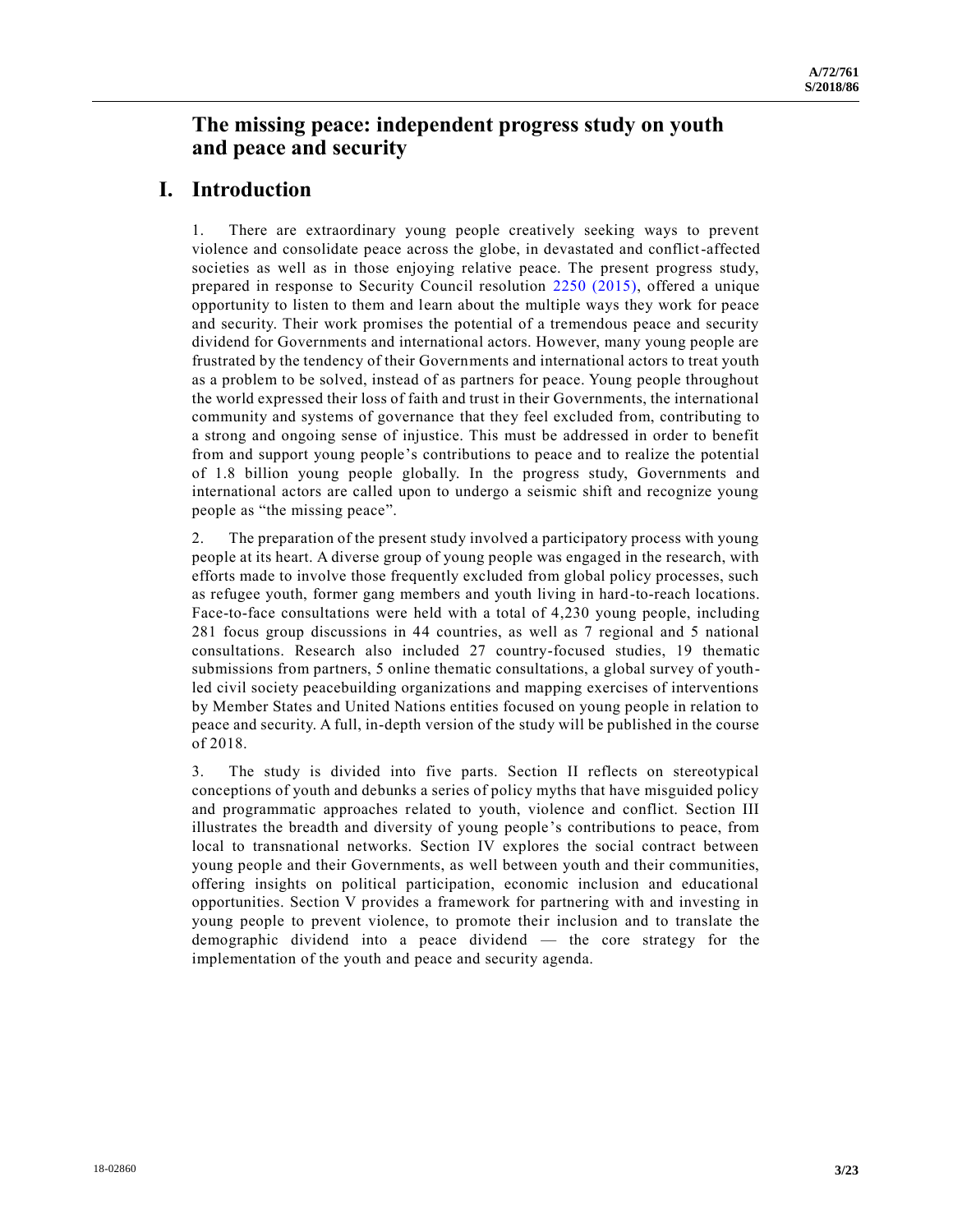# **II. Tackling stereotypes and policy myths**

*"We've been categorized, we've been made into an outsider group."* (Côte d'Ivoire)<sup>1</sup>

### **A time of passage**

4. Youth, unlike other forms of identity, such as gender, ethnicity, caste or race, is a transitional phase of life. Across the globe, young people and analysts alike describe how the transition from youth to adulthood is associated with diverse milestones that signal the acquisition of relative autonomy and adult status, based on evolving capacities and social standing. These milestones vary considerably depending on culture, gender and context and may be associated with diverse events or rites of passage that facilitate young people's transition into adulthood. Social dislocation produced by violent conflict and criminality is one of many factors that may disrupt this transition, leaving youth in a limbo that has become known as "waithood". This is fundamentally gendered, as young women and men struggle to transition into adulthood in different ways. Although some young women may acquire the status of adulthood more quickly, as a result of childbearing or marriage, many experience the same struggles to transition as young men. Factors inhibiting young men's ability to marry, including financial constraints, may add to their problems in attaining adult status. For both young men and women, difficulty in acquiring land, jobs, education and a home mean many find themselves trapped in youthhood, affecting their status in society and potentially contributing to a sense of frustration.

5. There is no consensus on a universal chronological definition of youth. The Security Council, in its resolution [2250 \(2015\),](https://undocs.org/S/RES/2250(2015)) defines youth as 18 to 29 years of age; however, age parameters vary significantly across Governments, regional organizations and United Nations entities. In the present study, the age definition in the resolution is respected, but a flexible approach, reflecting the diversity of sociocultural practice, is adopted. The approach encourages early intervention with children and young adolescents for the purposes of protection from and prevention of violence. In the present study, the terms "youth" and "young people" are used interchangeably.

6. For peace and security policy and programming to be effective, it is essential to understand how the experiences of young people vary over time in response to changing social, political and cultural landscapes. As a microcosm of wider society, young people are diverse, sometimes divided and anything but homogenous. Beyond just differences in age, young people, as a group, are characterized by diversity based on gender, race, religion, ethnicity, caste, class, culture, context and competing political affiliations. Recognition of these differences is necessary to tackle sometimes wishful assumptions about youth unity.

#### **The youth and peace and security policy context**

7. For the young people consulted during the preparation of the present study, youth and peace and security cannot be disconnected from the 2030 Agenda for Sustainable Development. They asserted the symbiotic relationship between peace and security, development and human rights, and specifically addressed the interdependence among peace, justice and inclusive institutions. From a human rights perspective, youth occupy a grey area between the rights and protections afforded to children and the rights and political entitlements that they should — but often do not — enjoy as young adults. This rights realization gap must be addressed, fully

**\_\_\_\_\_\_\_\_\_\_\_\_\_\_\_\_\_\_**

 $<sup>1</sup>$  All quotations in the present progress study come from young people involved in the research</sup> undertaken for the study. For a full list of consultations, focus group discussions, country case studies and thematic papers, see [www.youth4peace.info/ProgressStudy.](https://www.youth4peace.info/ProgressStudy)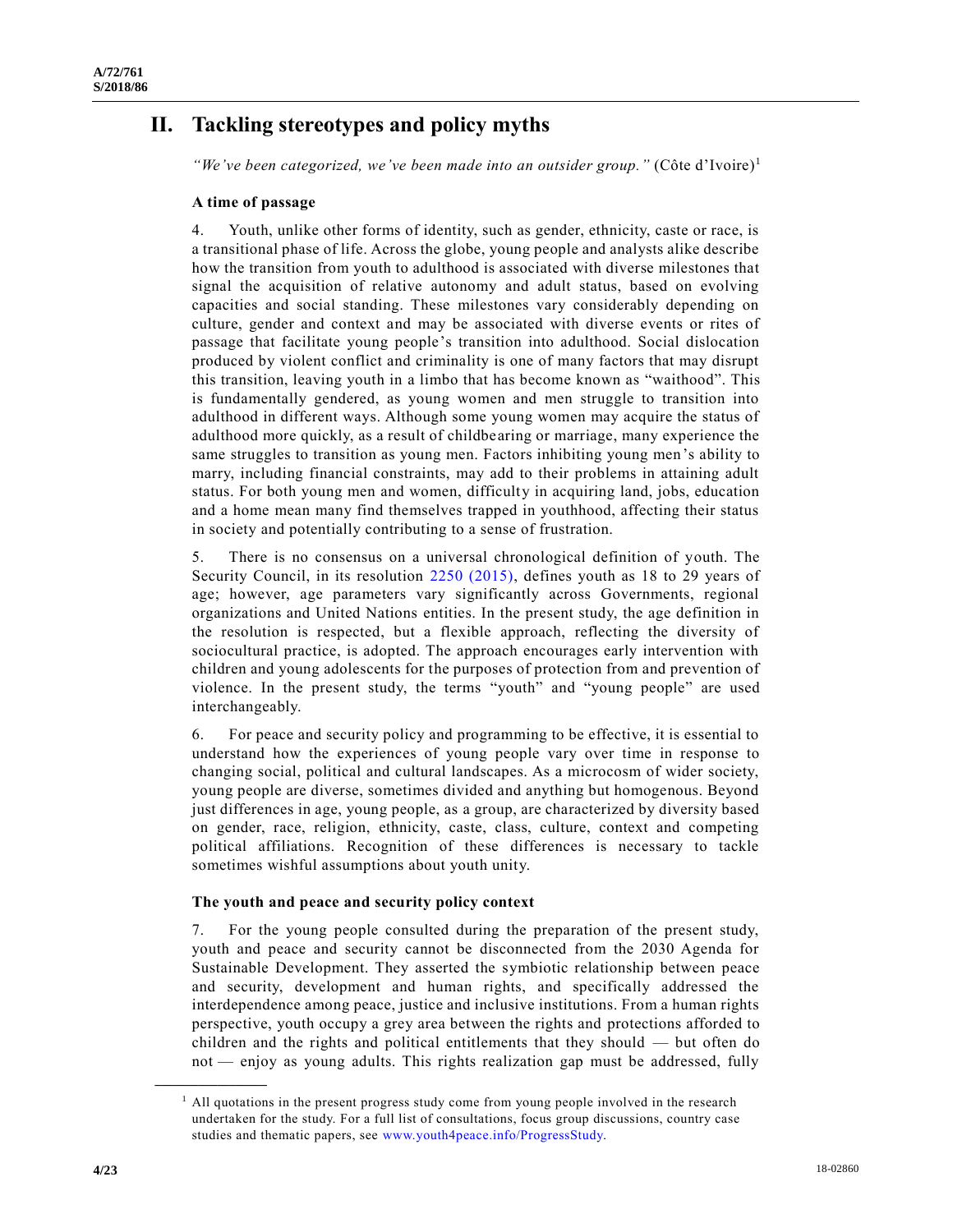establishing youth as rights bearers. Security Council resolution [2250 \(2015\)](https://undocs.org/S/RES/2250(2015)) builds upon Council resolution [1325 \(2000\)](https://undocs.org/S/RES/1325(2000)) on women and peace and security, especially its emphasis on civil society actors, opening avenues of participation for traditionally excluded stakeholders and the pivotal role of young women for peace. In their work, young people address different phases of peace and conflict — from preventing the outbreak of violence to post-conflict peacebuilding — demonstrating their commitment to peacebuilding and sustaining peace.

### **Debunking assumptions**

*"Even if you make the effort to change, society gives you an eternal tattoo, a label of an offender, a failure or a source of problems."* (Tunisia, male)

*"You are seen as something negative by the media, by society, and then it is easy to start seeing yourself that way… Maybe they are talking about me?"* (Sweden, male)

8. In 2016, an estimated 408 million youth (aged 15–29) resided in settings affected by armed conflict or organized violence.<sup>2</sup> This means that at least one in four young people is affected by violence or armed conflict in some way. Estimates of direct conflict deaths in 2015 suggest that more than 90 per cent of all casualties involved young males. However, conflict, crime and other forms of violence impact young people's lives in more ways than mortality. While it often goes unrecorded, young people suffer from a wide range of short-, medium- and long-term effects ranging from repeat victimization to psychological trauma, identity-based discrimination, and social and economic exclusion. Currently, poor data makes it challenging to accurately estimate how many young people are living in situations in which they are exposed to those diverse forms of violence and violation.

9. In an increasingly interconnected world shaped by pervasive security concerns, stereotypes associating young people with violence are widespread and contagious. The stigmatization of youth manifests in prevailing stereotypes of young men as violent predators or potential spoilers of peace. It is true that young men are the primary perpetrators of many forms of violence, but these assumptions reinforce images of a universally violent masculinity, which has the erroneous effect of demonizing all young men. Young women are characterized as passive victims at best, or invisible at worst, which denies their agency. In many instances, these perspectives have been internalized by young people, who may not see themselves this way, but project these prevailing stereotypical views onto other young people.

10. Violent youth identities, however, are more often systematically shaped from above. It is primarily Governments and political leaders who seek to mobilize, and often to manipulate, the role and function of youth for political ends. Research findings indicate that such stereotypes are also widely sustained and reinforced by the media. From African-American youth in Chicago and New York and secondgeneration immigrant youth in Sweden, to young gang members in Central America and young peacebuilders in Burundi, young people complained of excessive media focus on youth violence at the expense of any attention to less newsworthy, ordinary young people or those involved in building peace.

#### **The counter-productive impact of "policy panic"**

#### *Youth bulge*

**\_\_\_\_\_\_\_\_\_\_\_\_\_\_\_\_\_\_**

11. Early research on "youth bulges" claimed to find a correlation between a large youth cohort and an increased risk of criminal and/or political violence. These claims

<sup>2</sup> See Institute for Economics and Peace, *Data for Youth, Peace and Security: a Summary of Research Findings* (forthcoming).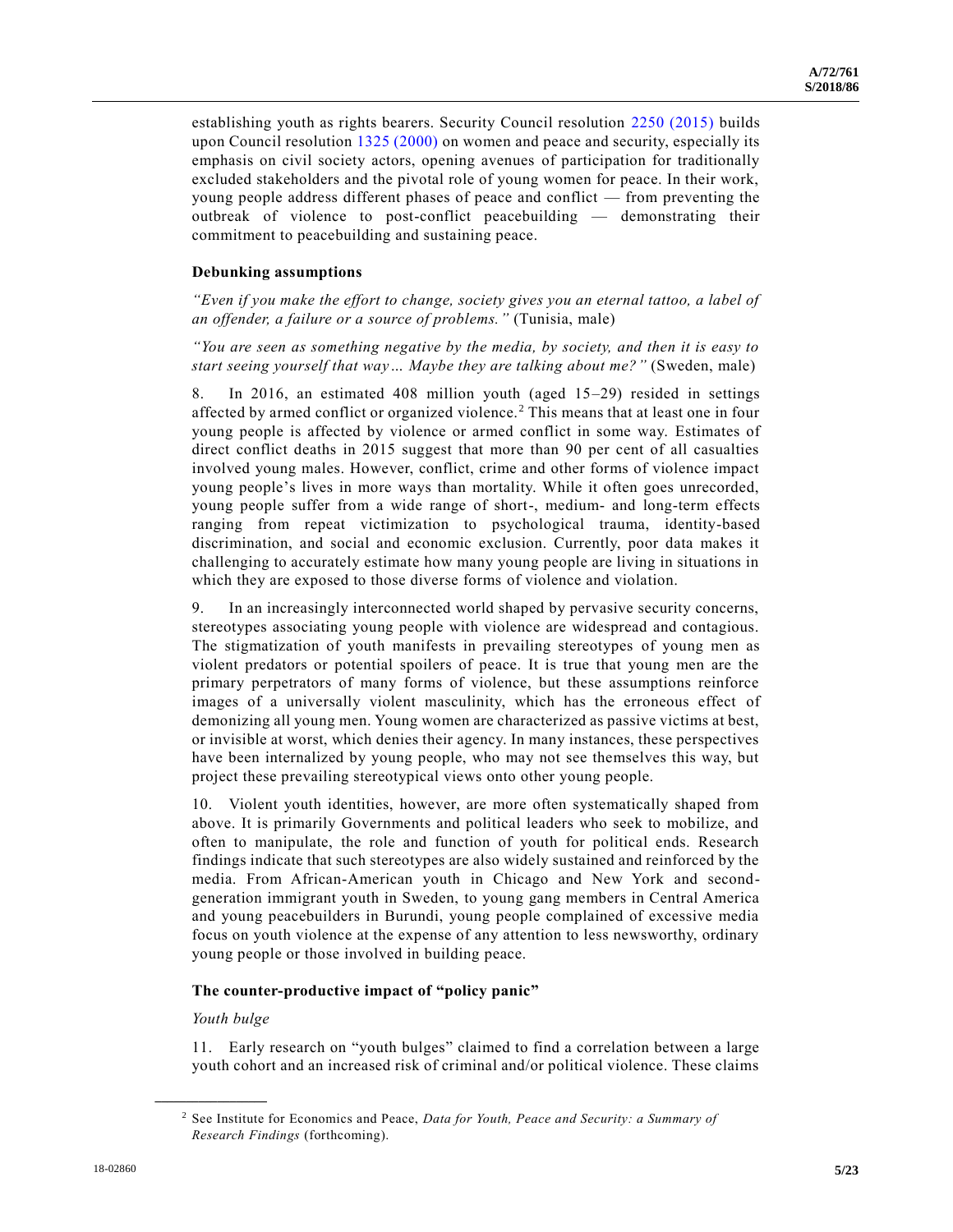were contradicted by evidence demonstrating that numerous countries with high youth populations continued to experience relative peace, including Benin, Botswana, Malawi, Nicaragua and Zambia. Subsequent research findings showed that age was not the sole criteria determining participation in violence, and that broader socioeconomic, cultural and political factors were critical in its onset. Evidence suggested that States with youth bulges were more likely to experience outbreaks of violence when economic and educational opportunities for youth were limited or non-existent.

12. The youth-bulge theory relies to too great an extent on quantitative data and neglects the views and perspectives of young people, which may help challenge this assumed correlation. The theory also ignores power differences in society and reinforces governmental responses that lean towards more repressive action targeting young people. While the youth-bulge theory overemphasizes youth violence, the resulting political and policy discourses downplay the role of structural inequalities and exclusion that contribute to youth poverty and powerlessness. Evidence shows that many Governments in societies with large youth populations pre-emptively adopt repressive approaches in anticipation of youthful dissent. <sup>3</sup>

#### *Youth on the move*

## *"We young people have three opportunities: to die assassinated, to migrate or to join a gang"* (Central America)

13. Apprehension about youth bulges is not just about demographics, it is also directly associated with sudden and rapid population movements and growing youth urbanization, resulting in increasing rhetoric casting forcefully displaced young people as potential security threats. This tends to produce racial, ethnic and religious prejudice, sparking anti-immigrant populist movements that stimulate violence and social discord. Young migrants, refugees and internally displaced people are frequently treated as potential threats and a drain on the social security system, rather than resilient and economically innovative. In fact, their migration or forced displacement often represents a deliberate choice of flight over fight.

14. In a globalized world, notwithstanding differential access to technology, young people's horizons are being reshaped by their growing access to information and varied world views via social media and the Internet. They are increasingly aware of their rights and deprivation relative to other young people around the world, and have better visibility of human rights abuses and horizontal inequality among groups. This changes, both positively and, potentially, negatively, the spheres of influence young people are exposed to, reshaping their expectations and aspirations. Growing tension between these hopes and the constraints on free movement produces dissonance a nd frustration. Young people are mobile both physically through migration and virtually through globalization. Their capacity to transport themselves outside of the boundaries of their lives is potentially transformative, but is viewed by some as a threat, producing an instinct to shut down such sites rather than allowing them to flourish.

### *Violent extremism*

**\_\_\_\_\_\_\_\_\_\_\_\_\_\_\_\_\_\_**

15. Another key area in which stereotypical representations of youth have significantly misshaped policy priorities is the recruitment and participation of young men and women in violent extremist groups. Young people may account for the majority of those engaged in extremist violence, but only a minute proportion of the youth population is involved in violence. Most young people, even in the face of

<sup>&</sup>lt;sup>3</sup> See Ragnhild Nordås and Christian Davenport, "Fight the youth: youth bulges and State repression", *American Journal of Political Science*, vol. 57, issue 4 (October 2013), pp. 926–940.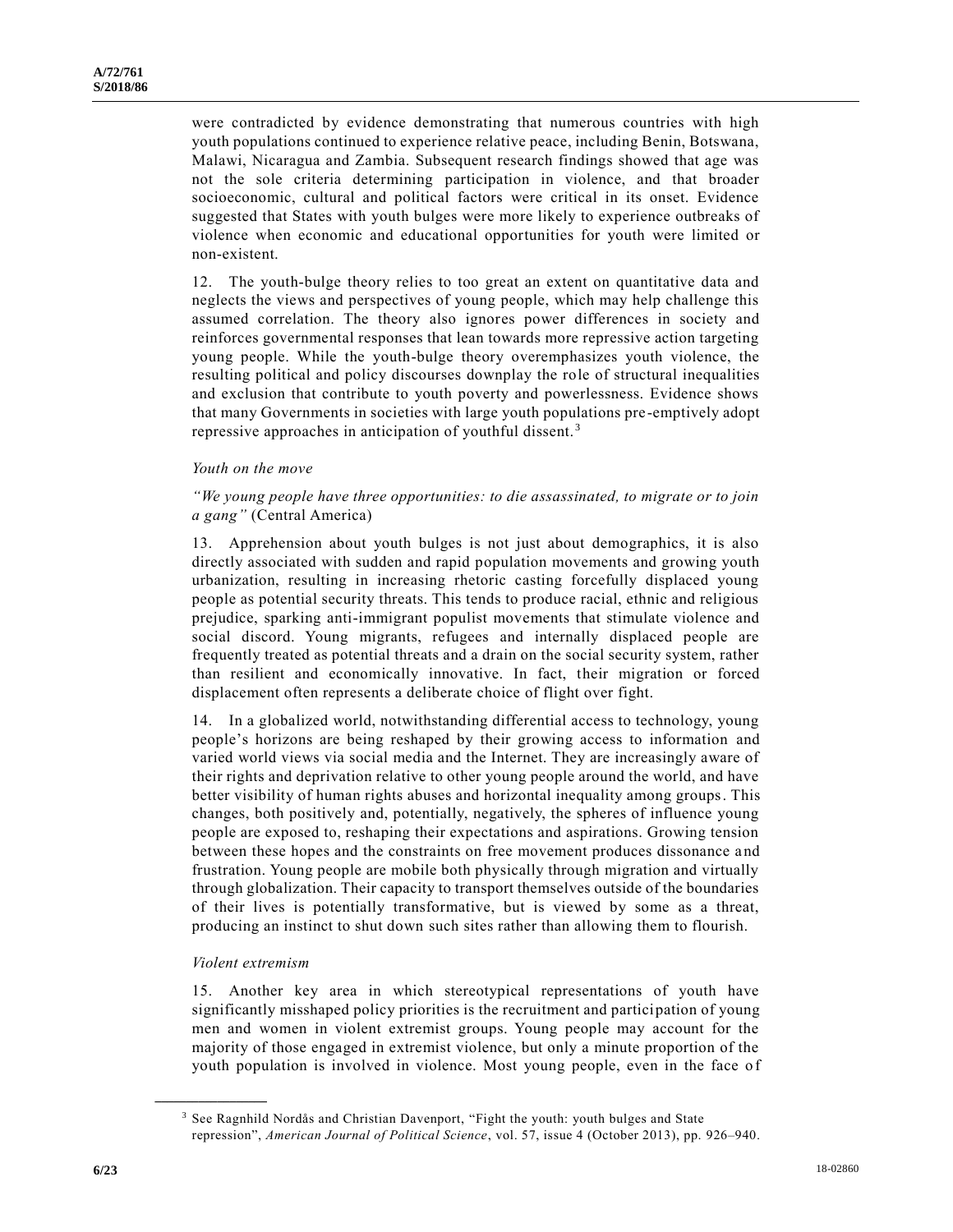legitimate social, political and economic grievances, remain peaceful. Although some approaches to the prevention of violent extremism do acknowledge the importance of the empowerment of youth, policy orientations continue to taint the youth population as a whole, exacerbating their marginalization. Many of the young people who participated in the present study noted that the language of violent extremism was being imported from a particular geopolitical context and failed to adequately apply to their peace and security concerns.

16. According to the young people consulted, concerns about youth and violent extremism result in policy responses that denigrate and often repress the legitimate participation of youth in political processes, social movements, peaceful protest and expressions of dissent. This brings to mind the following statement by the Special Rapporteur on the promotion and protection of human rights and fundamental freedoms while countering terrorism: "Several Governments already routinely label political opponents and journalists as terrorists. Identifying 'extremism' as the problem only provides more grounds to crush dissent."<sup>4</sup> Suspicion of violent extremism has facilitated the restriction and suspension of human rights and narrowed civic spaces for the voices of youth, who have frequently been labelled as "terrorists" or "extremists" when opposing Government policy. As a result, many young people have been arrested and jailed without due process and have suffered abuse at the hands of security and law enforcement institutions. In countries facing insurgencies led by violent extremist groups, community members have reported feeling more fearful of their Governments' violations of human rights and abuse by security forces than of extremist groups.<sup>5</sup> Such repressive action is identified as motivating young people's participation in violent extremist groups, particularly in North and sub-Saharan Africa and the Middle East.

17. Such hard-fisted law enforcement and security approaches are being widely applied across different country contexts and types of violence. There is mounting evidence that these measures — including punitive policing, harsh sentencing and mass incarceration — are not only counter-productive, they are also simply not costeffective. An excessive focus on strengthening public security not only diverts funds away from social services that are necessary to tackle the drivers of violence, but is also more costly when compared to alternative prevention-based harm- and riskreduction models. Examples of successful measures in Latin America, where hard security responses have been detrimental, include integrated strategies that prioritize early childhood and family support, mentoring and work opportunities for at-risk young men, alternative sentencing for non-violent offenders and investment in disadvantaged communities.

18. The political urgency for Governments to respond to the threat of global terrorism has contributed to a discourse in which sweeping characterizations of youth as fundamentally at risk of violent extremism have produced unnuanced, counterproductive policy responses. The "policy panic" fed by these myths and assumptions, which are not based on sound evidence, is further alienating young people and diminishing their trust in their Governments and the multilateral system. Instead of offering proactive prevention approaches to violent conflict, it risks cementing young people in these roles, giving them a sense that there are no alternative pathways available to them. In addition, policy panic has driven policy and programmatic approaches that view education and employment as stand-alone solutions to the problem of youth participation in violence or recruitment into violent extremism, despite the lack of supporting evidence.

**\_\_\_\_\_\_\_\_\_\_\_\_\_\_\_\_\_\_**

<sup>4</sup> Se[e A/HRC/31/65,](https://undocs.org/A/HRC/31/65) para. 21.

<sup>5</sup> See United Nations Development Programme, "Journey to Extremism in Africa" (New York, 2017).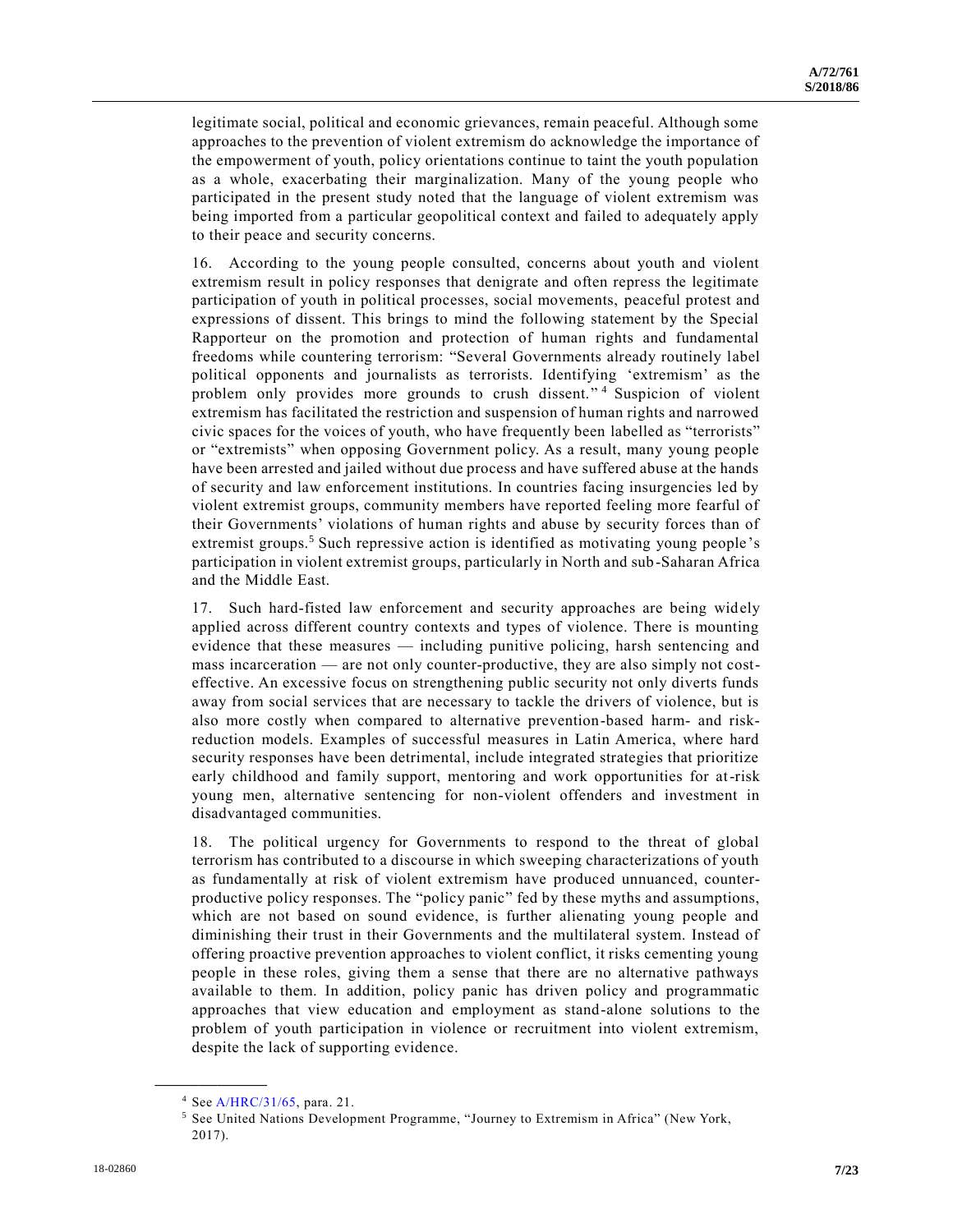#### **The upside: youth resilience for peace**

19. The resilience of youth has the potential to manifest in either positive or negative ways. Where young people are excluded, a small minority may forge alternative places of belonging, status and power that exacerbate the risk of violence, creating a potential vicious cycle. However, the vast majority of young people are not involved in, or in danger of participating in, violence. Young people 's manifestations of positive resilience in the face or wake of conflict range from being protective, survivalist or adaptive (through migration or finding alternative sources of income) to being transformative (by driving political change, rebuilding damaged relationships and even addressing the underlying causes of conflict). It is therefore imperative to focus on this virtuous cycle and invest in the upside, that is, in the positive contributions of young men and women and the vibrant spaces most occupy in their everyday lives.

# **III. Youth for peace**

#### **Definitions of peace**

*"We have not had peace for over 26 years. I just want to experience it once in my lifetime."* (Somalia, male)

20. Young people across the globe articulated the view that peace and security are more than just the absence of violence and, as such, are of universal concern. They stressed the importance of ending violence and addressing its symptoms (negative peace) as well as engaging the underlying causes of corruption, inequality and social injustice (positive peace). Peace and security, in their view, depended on human rights-based protections and redress, especially for young people working in societies affected by violence. Young people talked about their desire to safeguard the planet and identified the risk of climate change as a progenitor of conflict impacting future generations. They spoke about the scourge of terrorism and extremist violence as well as experiences of forced migration. Young people were clear that conflict might be unavoidable, but ensuring that there were social and political channels for navigating it was critical to the prevention of violence. They also acknowledged the divided nature of their own communities, including among their peers, and understood that peace must be built horizontally across these divides, as well as vertically, between young people and the State.

21. For most young people, conceptions of peace and security were also deeply personal, associated with well-being and happiness. Peace was described as physical, structural and psychological, touching upon issues of belonging, dignity, hope and the absence of fear. It was also seen as fundamentally gendered, particularly in relation to personal safety, with sexual and gender-based violence as a core concern. For some, however, the discussions of peace felt abstract and remote owing to the situations of extreme violence to which they were exposed and the sense of abandonment and disillusionment they felt with regard to their Governments and the international community.

#### **Agency, ownership and leadership**

22. In keeping with the principles of local agency and leadership in peace and development, it is important to draw specific attention to the unique contributions of youth-led civil society organizations. A survey undertaken as part of the present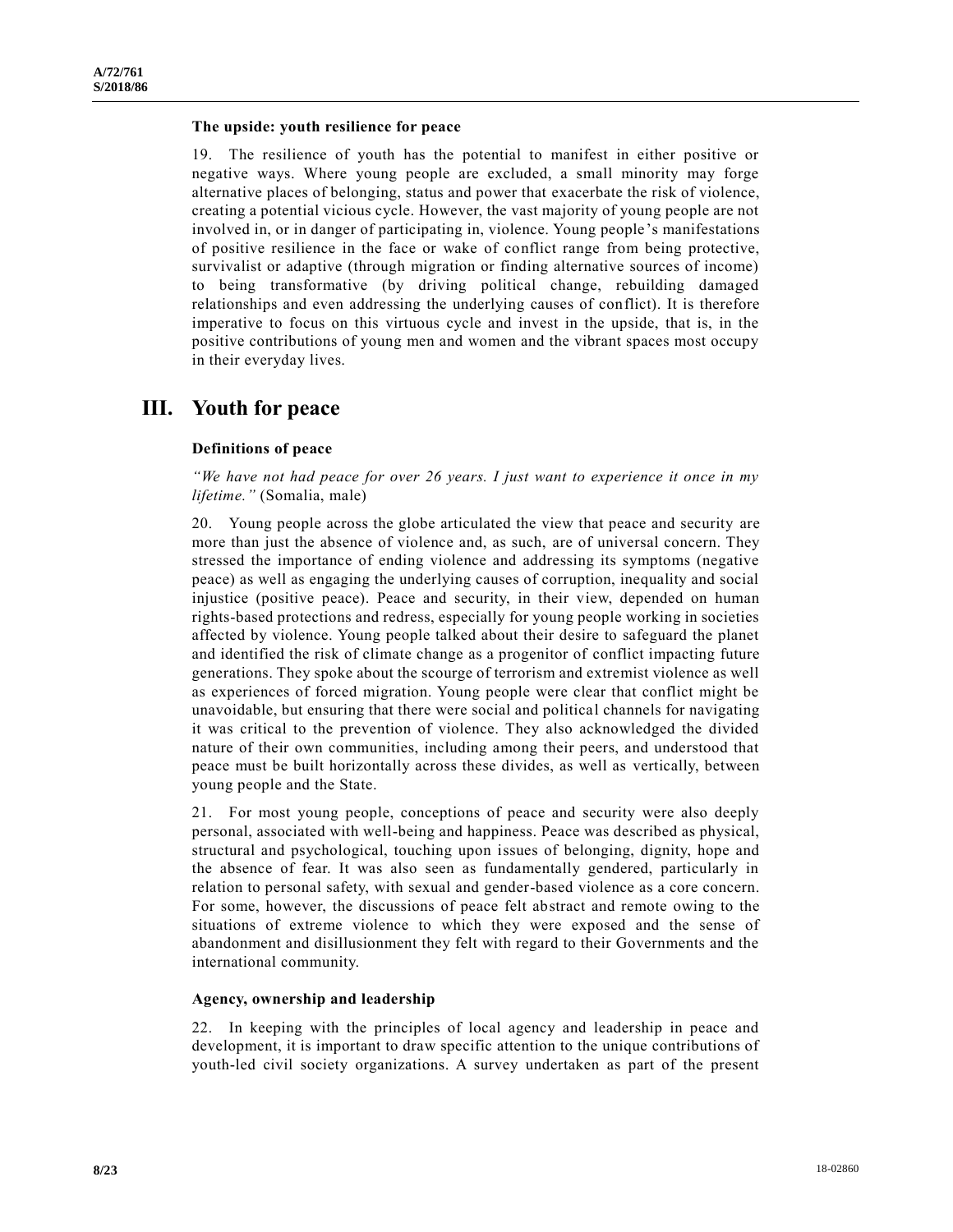study $6$  offered a picture of the work being done by these peacebuilding organizations, mostly at the local level, in contexts of poor governance, instability or violence. The organizations surveyed varied greatly in size, depth and impact. Their most commonly self-identified goal was "empowering youth to develop their skills in understanding conflict resolution", followed by "reducing violence and promoting a culture of peace in communities". They aimed to assist in restoring or supporting social cohesion within divided communities and to change the generalized mistrust of youth in communities to a view of them as "positive and constructive agents". The strength of their organizations, respondents believed, was rooted in their deep understanding of local conditions and meaningful community relationships, which enabled them to work with populations that other actors could not easily access. A representative of an organization in Kenya stated: "We are able to penetrate areas that have been perceived as terror hotspots and feared by many, for instance... [an] Al-Shabaab militia stronghold in East Africa".

23. The survey showed that most youth-led organizations depended heavily on volunteers. As a whole, the work described by the organizations was primarily community- or family-based or individually oriented and had low visibility. Many of the organizations were modestly funded or underfunded. Funding constraints determined the types of activities these organizations could undertake, as well as the span and reach of their projects. Half of the 399 organizations that answered the survey operated with less than \$5,000 per year, and only 11 per cent did so with more than \$100,000.

24. The organizations themselves recognized that assessing the impact of their initiatives was often difficult. This is not for lack of will, or because their impact cannot be assessed, but is due rather to lack of capacity and funds and limited time to monitor and evaluate their work. These conditions inhibit these grassroots organizations from further developing their initiatives. Additional research on the peacebuilding impact of the work carried out by youth organizations needs to be conducted to move beyond self-reported successes towards more systematic and rigorous evaluation. The strengths that youth-led organizations reported were, however, integral to peace and security. Their capacity to mobilize their peers and other community members and to understand local dynamics and priorities that might be easily overlooked by others involved in peacebuilding is critical.

25. Youth-led organizations are an important source of youth leadership and agency for peace and security, but not the only one. Many organizations doing important work with or for young people are not led by young people. Youth leadership is found in diverse institutions and arenas of civic life, as well as in civil society organizations and remote communities. Importantly, youth leadership is also frequently found outside formal political institutions and youth organizations, in seemingly unorganized systems and informal movements that function along a horizontal axis instead of through top-down leadership. It is important to recognize these diverse sources of organic youth leadership in order to maximize youth ownership and agency — their autonomous capacities to act and drive change — with respect to the peace and security issues that affect their lives.

#### **Typology of youth engagements**

**\_\_\_\_\_\_\_\_\_\_\_\_\_\_\_\_\_\_**

26. Young people and youth organizations are actively engaged in different phases of peace and conflict cycles. They contribute to the prevention of the outbreak of violent conflict through early intervention approaches, including, for example,

<sup>6</sup> See United Networks of Young Peacebuilders and Search for Common Ground, *Mapping a Sector: Bridging the Evidence Gap on Youth-Driven Peacebuilding* (2017). Available from [www.youth4peace.info/ProgressStudy.](http://www.youth4peace.info/ProgressStudy)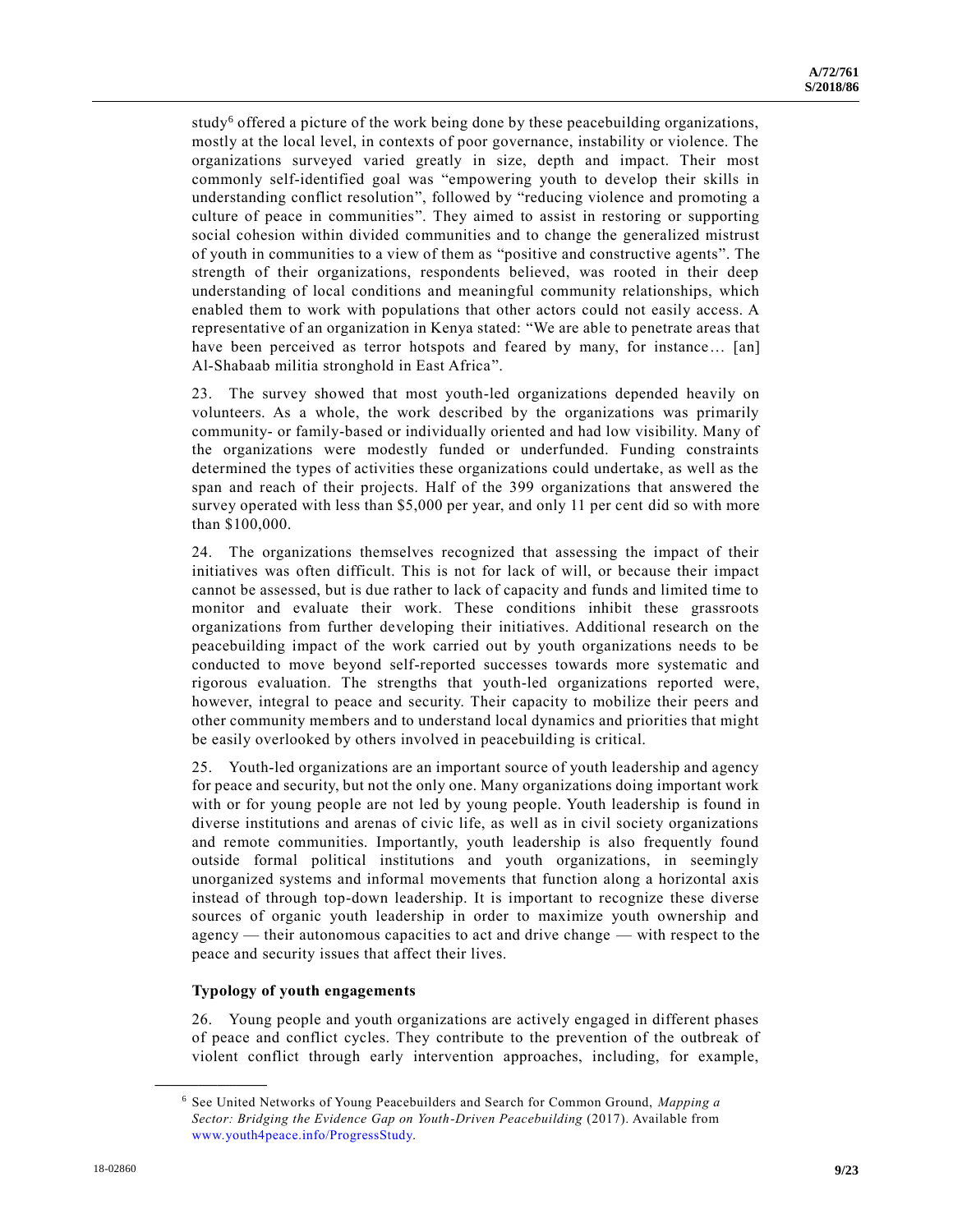through intercommunal dialogue to prevent electoral violence in Kenya or by promoting peace education among young school-aged children in Myanmar. They build peace in situations of ongoing conflict, for example, through peer-to-peer dialogue in conflict-affected communities in Kyrgyzstan or through disengagement and reintegration of former extremist fighters in Soma lia. They use their access to local communities to provide humanitarian support during escalating conflicts, whether through feeding those affected in Yemen or documenting human rights violations during the conflict in Colombia. In post-conflict settings, youth have contributed to consolidating peace through participation in formal and informal peace processes in the Philippines, and in truth and reconciliation processes in Liberia and Sierra Leone. In Japan, decades after the atomic bomb, young people are actively campaigning for nuclear disarmament. These examples illustrate how youth are modelling the engagement before, during and after conflict that is required to sustain peace.

27. Youth peace work engages in innovative ways with different typologies of violence, including in the prevention of and resilience to violent extremism, political conflict, organized criminal violence, intercommunal and community-level violence, sexual and gender-based violence, resource-based conflict and violence in prisons. This work covers a wide spectrum of activities, such as young women organizing to address female genital mutilation in the Gambia, young people providing alternatives to gang membership in Honduras, youth working to address the political conflict in the Occupied Palestinian Territories and organizing around police abuse of power against transgender individuals in Turkey and school children mobilizing against gun violence in the United States of America.

28. Young people's work on peace and security draws on a wide range of methodologies for engaging diverse stakeholders: working with individuals, families and communities, peer-to-peer or cross-generationally, and with national and international actors. Many organizations are specialized and highly localized. Others operate as intermediaries, working at the community level but also connecting with local and national authorities, and sometimes with the international community. For organizations working at national, regional and global levels, awareness campaig ns, youth forums and leadership programmes are common interventions for building capacity, exchanging knowledge and enhancing impact. The adoption of Security Council resolution [2250 \(2015\)](https://undocs.org/S/RES/2250(2015)) is itself a testament to the power of young people's work, as youth organizations were the first to advocate for such a resolution.

29. Partnerships were consistently highlighted by young people and their organizations as a key priority and means for expanding their impact. Across the world, young people and youth organizations, movements and networks described how they had forged partnerships and working relationships with their Governments, often through local authorities and institutional engagement with community le aders, educational institutions, media and cultural organizations. There are important examples of youth working within key State institutions, including in formal and non-formal learning spaces, and community policing and criminal justice institutions in countries as diverse as Canada, South Africa and Yemen. Partnerships across generational divides with elders and older generations were also highlighted, as were partnerships with national and international civil society organizations.

30. Youth-led peace and security work is noticeably innovative and resourceful in using art, sport and media. From interpersonal engagements to spontaneous, autonomous and leaderless social movements mobilized online, the diversity of youth initiatives in this sphere is significant. Examples include a poetry festival organized by young people in Guatemala to deal with past violence against indigenous communities, the use of radio in Uganda to facilitate dialogue between refugee groups and host communities, a boxing academy to demobilize gang members in Brazil, an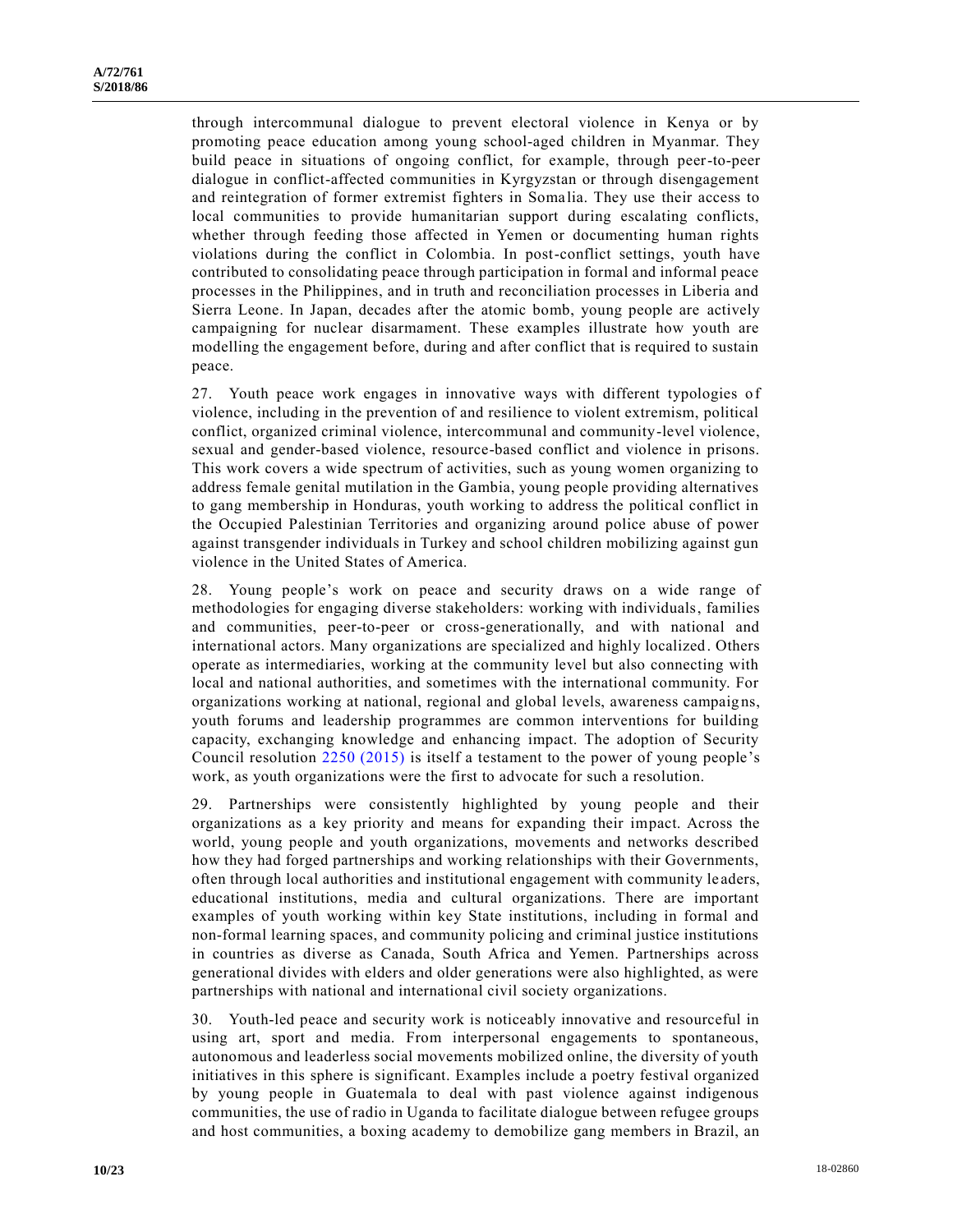online application to indicate unsafe urban zones for young women in India, or rap music and spoken words to critique the status quo.

31. Youth peacebuilding actors are extremely diverse. They are also, like any soci al group, often divided. Individual ambitions, sociopolitical divisions and competition for resources and visibility are all challenges that affect youth organizations, as they do many others. It is critical to recognize these divisions and realities in order to avoid romanticizing young people by incorrectly assuming that they all share the same yearning to engage for the common good. It is also important to guard against the co-optation or cultivation of youth elites, who may sometimes speak too readily for the most marginalized or less formally organized youth. In Côte d'Ivoire, the challenges faced by the leadership of some youth-led organizations were described as the "me first" phenomenon, in which some young leaders put individual ambitions before community interests and "road-blockers", hired to help identify participants for projects, selected their friends or peers.<sup>7</sup> In other contexts, such as Burundi and Honduras, young people described how political participation was tightly controlled and almost impossible outside of affiliation with established political parties.

32. Young people are powerful challengers of the status quo through peaceful protest, social critique, cultural expression and, in recent years, online mobilization. This is a longstanding and perhaps universal dimension of the change agency of youth, with numerous examples throughout history of young women and men at the forefront of political and social change, such as the civil rights movement in the United States, the initially peaceful student protests against apartheid in South Africa, the Indignados Movement in Spain, the anti-corruption protests in Guatemala, movements such as Le balai citoyen in Burkina Faso and Y'en a marre in Senegal, and the youth uprisings in Egypt and Tunisia. Such movements have often faced State violence in reaction to their mobilization against corruption or entrenched political power. However, protests and dissent remain some of the most important tools for youth-based movements struggling for political change and justice. They offer attractive alternatives to violence, and may also stimulate positive change within societies. It is critical that the space for these social movements be protected, and this depends on the realization of the rights to freedom of association, assembly, movement and expression, which young people passionately advocated for throughout the research for the present study, all of which are enshrined in the Charter of the United Nations.

# **IV. Addressing the "violence of exclusion"**

*"Youth shouldn't be on the table, but around the table."* (participant in the West and Central Africa consultation)

33. Young people around the world described their experiences of exclusion as a form of structural and psychological violence that is indivisible from their political, social, cultural and economic disempowerment. This manifests in both mistrust by young people of State-society relations and in mistrust of young people by their communities and wider society. The present section addresses and counters this "violence of exclusion" by advocating for the meaningful inclusion of young people all over the world.

<sup>7</sup> See Interpeace and Indigo Côte d'Ivoire, *Youth Speak Out! Participatory Analysis of Their Engagement for Peace and Security in Côte d'Ivoire* (2017). Available from http://www.interpeace.org/wp-content/uploads/2018/03/2017-Cote\_dIvoire-Youth\_Peace\_\_ Security-Eng-WEB-v7-1.pdf.

**\_\_\_\_\_\_\_\_\_\_\_\_\_\_\_\_\_\_**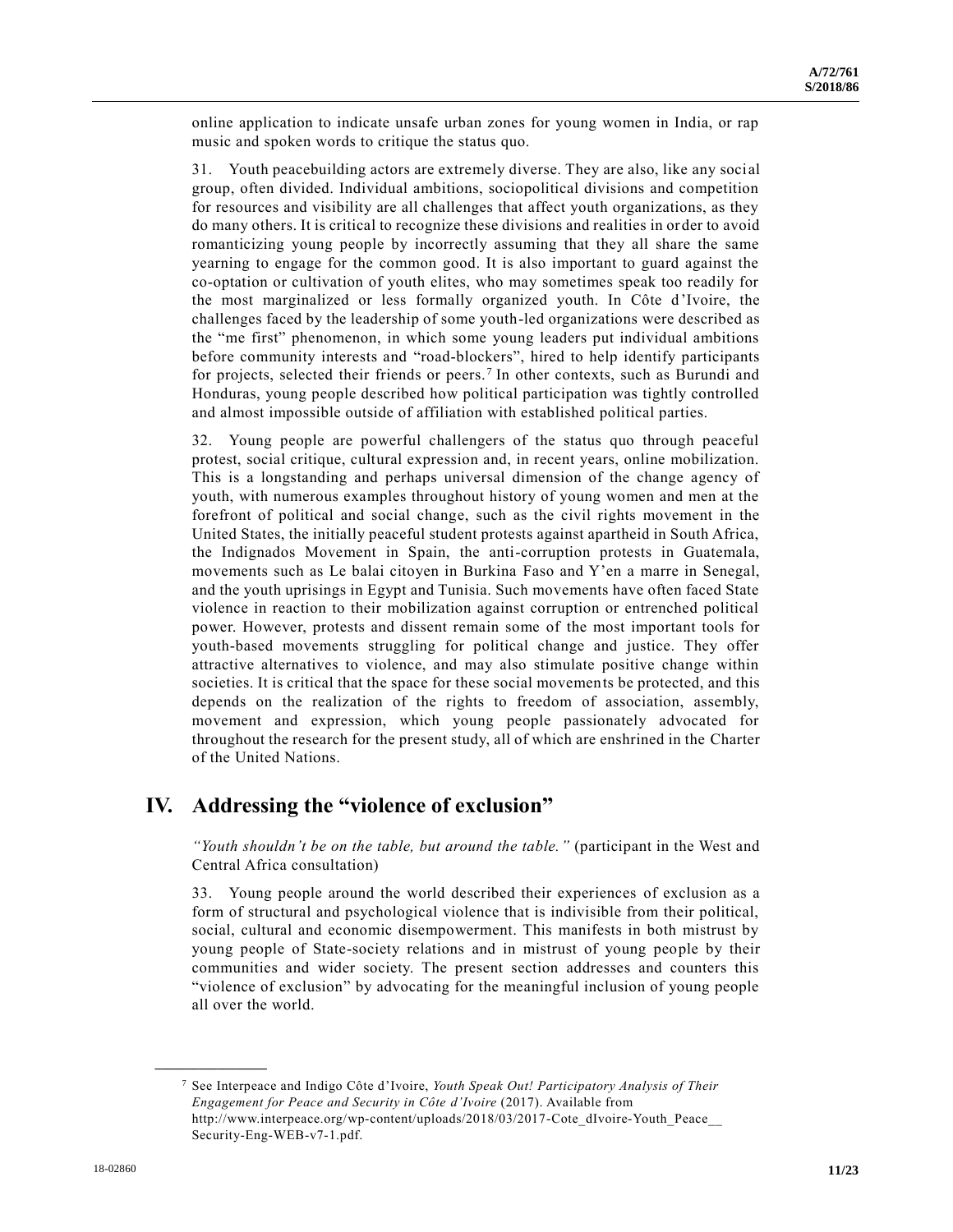#### **Inclusive politics**

*"We young people are only called up when it's time to wave flags or put up posters. When we want to share proposals they don't take us into account and when we voice criticism we are sidelined."* (Central America)

34. Over the course of the preparation of the present study, young people consistently raised two important and related frustrations: their exclusion from meaningful civic and political participation and their mistrust of systems of patronage and corrupt governance that lack the will and capacity to address their exclusion. This has driven young people's demand for greater participation in electoral processes and policymaking through youth councils, assemblies and parliaments, as well as decision-making forums at the local, national, regional and global levels. However, for many young people, their mistrust has triggered scepticism and a loss of confidence in democratic governance itself. In response, many young people have withdrawn from formal politics, electoral systems and other institutions, instead creating alternative avenues for participation. Although spaces for political participation are often severely narrowed in contexts of ongoing or escalating violent conflict, young people can and do play important political roles. These roles may more often be adaptive rather than transformative. Nonetheless, they contribute to the political positioning and standing of youth and their organizations.

35. Meaningful engagement with youth lays the groundwork for the stability and enhanced legitimacy of Governments. However, such engagement needs to be reflected in institutional governance mechanisms that are accountable to youth and include them as key stakeholders, especially with respect to justice, security, educational and other State institutions that have a particular impact on the live s of young people. In order for political participation to be meaningful, young women and men need to be broadly represented and consulted in all arenas, without being subjected to co-optation, manipulation or control by political parties. The goals of peace and security demand that these civic and political spaces for youth promote full inclusivity and are respected, protected and supported as a priority.

36. The roles that young people play and the way in which they participate in informal peace processes are diverse; however, their participation in formal peace processes remains limited. Perversely, violent, predominantly male youth have a remote prospect of participating as leaders of warring factions, while those who have remained peaceful or who have been actively working towards peace are excluded almost entirely. The recognition and participation of young people as peacemakers is critical to ensuring their investment in the future of peace processes and guaranteeing the durability of peace through generations. The legitimacy, credibility and accountability of participating youth is extremely dependent on the use of selection processes that are fair and involve diverse groups of young people who are well connected to other young people on the ground and operating within civil society. Similar concerns apply to the use of youth quotas, which may have the benefit of fasttracking progress, but demand the participation of youth who maintain credible links to broader informal youth peacebuilding efforts.

37. Social media and communications technologies are increasingly being pioneered by young people as an alternative means to exercise their political agency, demand accountability, amplify their voices, foster connectivity and create new networks. Online platforms are particularly important for those who may be vulnerable, unable to access deliberative political processes or constrained by restrictive institutional politics, even though such spaces may also be used for criminal activity or to propagate hate speech. Governments and political processes can benefit from the innovation and leadership youth demonstrate by embracing these spaces and the transnational connectivity they offer. An important limitation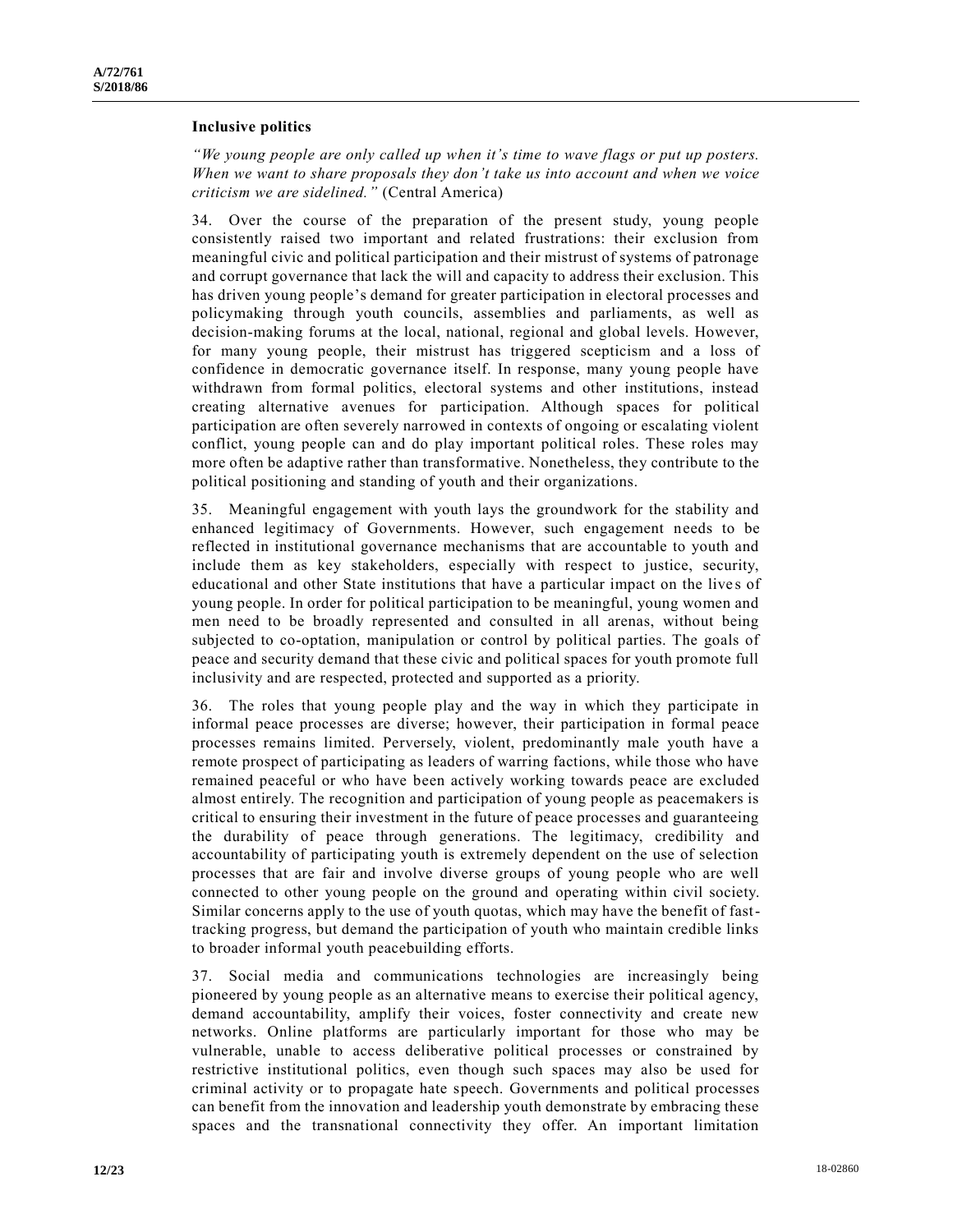identified by young people relates to the digital divide between those with and those without access to technology, which has prompted the creative use of traditional communications tools.

#### **Beyond just jobs: advancing the economic inclusion of youth**

38. Irrespective of country context and levels of violence, concerns over economic well-being and livelihoods were key issues in relation to peace and security for youth consulted in the preparation of the present study. For many, economic inclusion was defined as fair access to meaningful and reliable employment, largely driven by the fact that the vast majority of young people are employed in the informal economy. Concerns about employment are hardly surprising given the global youth unemployment rate of 13 per cent, which is approximately three times the adult unemployment rate.<sup>8</sup> However, these rates are often unable to account for informal and illicit subeconomies, rendering much of the economic activity of young people statistically invisible.

39. In large part, peace and security programming and policies continue to be driven by a widely presumed causal relationship between youth unemployment and violence. In fact, there is little reliable evidence for a correlation, let alone causation, between youth unemployment and violent conflict. In various countries, such as Afghanistan and Somalia, there is strong evidence that economic well-being does not lower support for armed groups. Instead, research suggests that violent conflict is more likely explained by experiences of horizontal inequality and identity-based factors, including stunted economic and social mobility, political exclusion, disillusionment with corrupt institutions, rigid intergenerational social structures that contribute to discrimination against youth, perceptions of injustice, unmet social needs and little recognition of young people's search for meaning and belonging. Although economic opportunities are a necessary factor in young people's overall well-being, their contributions to sustaining peace must be understood within a broader ecological framework so as not to reinforce stereotypes about the dangers of unemployed youth.

40. Globally, three out of four young people are employed in the informal economy. <sup>8</sup> While many young people are employed in licit informal economies, a large number are employed in illicit and war-based subeconomies, which have an enduring influence on youth that can persist long after the violence ends. This is especially the case when armed or criminal groups are able to provide better social services, employment and opportunities, supplanting formal governance structures and fuelling resentment as a result of unmet promises. The importance of this phenomenon must not be underestimated, particularly when interventions aimed at promoting young people's economic inclusion focus on giving them a marginal or temporary stake in the formal economy, ignoring the detrimental impact and limitations of broader social issues. Young people working in informal economies often face increased exposure to abusive and arbitrary treatment by law enforcement officials, who lump together legitimate informal work and illicit activities, framing both as threats to State security. This is particularly true for young women and sexual and gender minorities in developing countries, who are employed primarily through informal economies and are subjected to harassment and violence with little recourse to justice.

41. Employment interventions to date have been heavily informed by the supply and demand of local labour markets, with little focus on young people's needs, aspirations and yearning for dignity. They often offer non-skilled and casual employment, ignoring young people's desires for meaningful jobs with a living wage and access to social protections. At other times, these programmes take the form of necessity

**\_\_\_\_\_\_\_\_\_\_\_\_\_\_\_\_\_\_**

<sup>8</sup> See International Labour Organization, *Global Employment Trends for Youth 2017: Paths to a Better Working Future* (Geneva, 2017).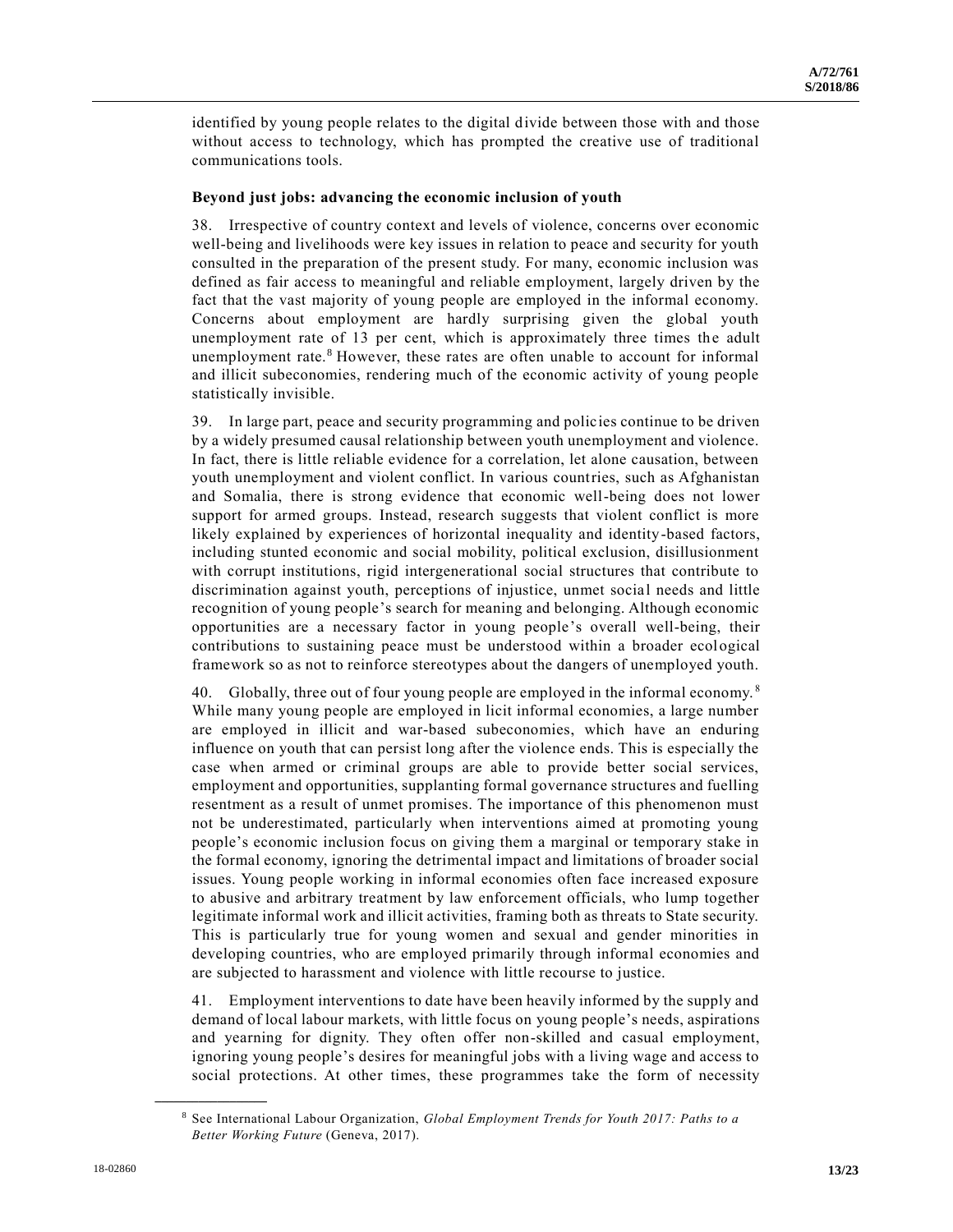entrepreneurship, which requires young people to become self-employed for lack of alternative options. Here, young people's positive attributes, such as creativity and innovation, can be used against them to suggest they carry the risks associated with a volatile labour market. The vast majority of employment interventions are limited by the underlying assumption that changes in individual behaviour will produce positive outcomes for development and peace at the community level.

42. Horizontal inequality and elite capture have left young people feeling deeply distrustful of the economic systems from which they continue to be excluded. Growing and deeply intertwined economic, social and political inequalities heavily influence young people's mobility within society and their ability to participate in the decisions that affect their lives. Interventions targeted at improving young people 's economic stake in society must take a transformative approach, rather than focusing solely on opening up access to systems from which they have been historically excluded. For many young people, participation in local and national development policy processes and programme implementation, serves the dual purpose of expanding their economic stake, beyond just jobs, and cultivating spaces for their political and civic engagement.

#### **Disengagement from violent groups and reintegration**

43. The rebuilding of trust is vital both to young people's disengagement from violence and to their reintegration into non-violent society. Disengagement and reintegration programmes can themselves generate conflict within communities when they are seen as privileging young combatants over victimized communities and prioritizing investment in young men, who are perceived to be at higher risk, at the expense of young women. Employment and vocational training opportunities may help in the short term, but cannot substitute for longer-term psychosocial and economic support. Recent policies and programming aim to address this issue by implementing holistic interventions that work with local communities to address the stigma and discrimination young combatants experience, especially young women who are viewed as having transgressed strict gender norms and roles. In addition, with the limited trust disengaging combatants have in State-run programmes, mentors, who are themselves young former combatants, and youth organizations are uniquely positioned to play an active role. Through their presence on the ground and their better understanding of young disengaging combatants' needs and local realities, they may serve as a bridge between disengaging youth and the community.

#### **Education**

**\_\_\_\_\_\_\_\_\_\_\_\_\_\_\_\_\_\_**

*"We need to engage young people at a younger age; the curricula for children should also include peacebuilding, so they grow up with this mindset."* (Fiji, male)

44. Education featured universally as a core peace and security concern for young people, demonstrating the critical importance it has for young women and men all over the world. Educational institutions are of strategic importance and serve as critical sites for interlocution between young people, as beneficiaries, and the State or non-State actors, as providers. Qualitative studies illustrate that educational institutions may be places of social cohesion, reconciliation and belonging or flashpoints that exacerbate division and exclusion. Recent quantitative studies show a consistent statistical relationship, over a period of five decades, between higher levels of inequality in educational attainment among ethnic and religious groups and the likelihood that a country will experience violent conflict.<sup>9</sup> In many respects,

<sup>&</sup>lt;sup>9</sup> Mieke T. A. Lopes Cardozo and Giovanni Scotto, "Youth, peacebuilding and the role of education", thematic paper of the Inter-Agency Network for Education in Emergencies/Advisory Group of Experts for the Progress Study on Youth and Peace and Security, December 2017.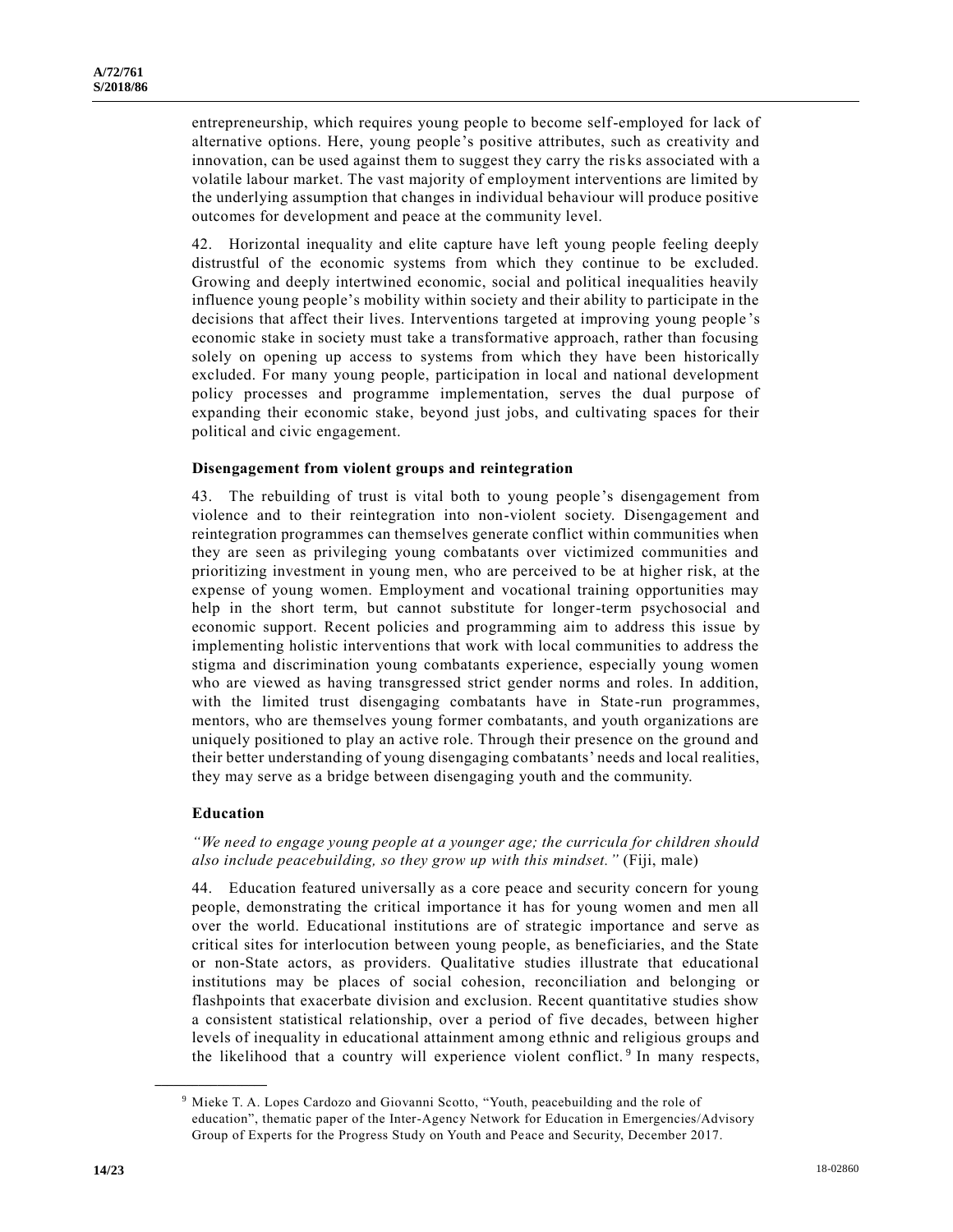educational systems reproduce issues of unequal access and quality along divisions of class, gender, caste, race, ethnicity, religion, politics and privilege.

45. Educational institutions are often the first casualties of violent conflict. In the Syrian Arab Republic, for example, it is estimated that at least 1.75 million schoolaged children and over 40 per cent of Syrian refugee children have lost access to school owing to the ongoing conflict. There are also deliberate attacks on schools, as extremist groups seek to assert control over them, including assaults on individual students and teachers, the destruction of school buildings or the strategic use of school premises. Young women's access to education is heavily restricted in many parts of the world, owing to deeply entrenched patriarchal norms and the concomitant risk of violence. As a long-standing strategy across different typologies of violence — from organized crime to political or extremist groups — educational institutions have been used as a point of access to recruit young people. In the aftermath of such violence, however, education and educational institutions can contribute to psychosocial recovery, the restoration of normalcy, hope and the acquisition of values and skills for building and maintaining a peaceful future.

46. While education is extremely important to young people and their success, it is often touted as the solution to the youth "menace".<sup>10</sup> This has resulted in education, and young people's interest in it, being viewed as a rather narrow means to an end. However, the assumption of a linear relationship between violence and educational deficits has been challenged by cases in which highly educated and well-off young people join armed groups. Going forward, emerging research and programme interventions need to focus on the role of education and its potential to prevent young people from engaging in violence, as well as on how young people forge alternative non-violent pathways.

47. Young people expressed ambitious hopes for the role of education at the primary, secondary and tertiary levels, as well as non-formal mechanisms, as potentially transformative in building peace. They also pointed to the vital need for value-based education for peace and teaching of critical thinking skills and non-violent methods to address conflicts, with a particular focus on the celebration of diversity. Young people were mindful of the gap between their aspirations and the limited capacities and political will of their Governments and educational institutions to deliver on them. They pointed out that many civil society organizations, including youth-led organizations, have extensive experience in developing educational strategies and modules for peace, through both formal and non-formal means, signalling the importance of building strategic partnerships.

#### **Gender**

**\_\_\_\_\_\_\_\_\_\_\_\_\_\_\_\_\_\_**

48. The perceived relationship between young men and violence has resulted in a tendency for youth programming in peace and security to prioritize young men. Young people around the world repeatedly discussed gender in relation to youth and peace and security. In their work on peace and security, young people engage in a variet y of ways on gender, including by advocating for gender equality, organizing leadership and communications training sessions for young women, promoting sexual and reproductive rights, raising awareness of the multiple forms of sexual and genderbased violence and providing socio-emotional learning for young men and boys.

49. Sexual and gender-based violence disproportionately affect women of all ages across every phase of the peace and conflict continuum, although this is often exacerbated during violent conflict. Young women are at risk of violence in both the

<sup>10</sup> Elisabeth King, "What Kenyan youth want and why it matters for peace", *African Studies Review* (forthcoming).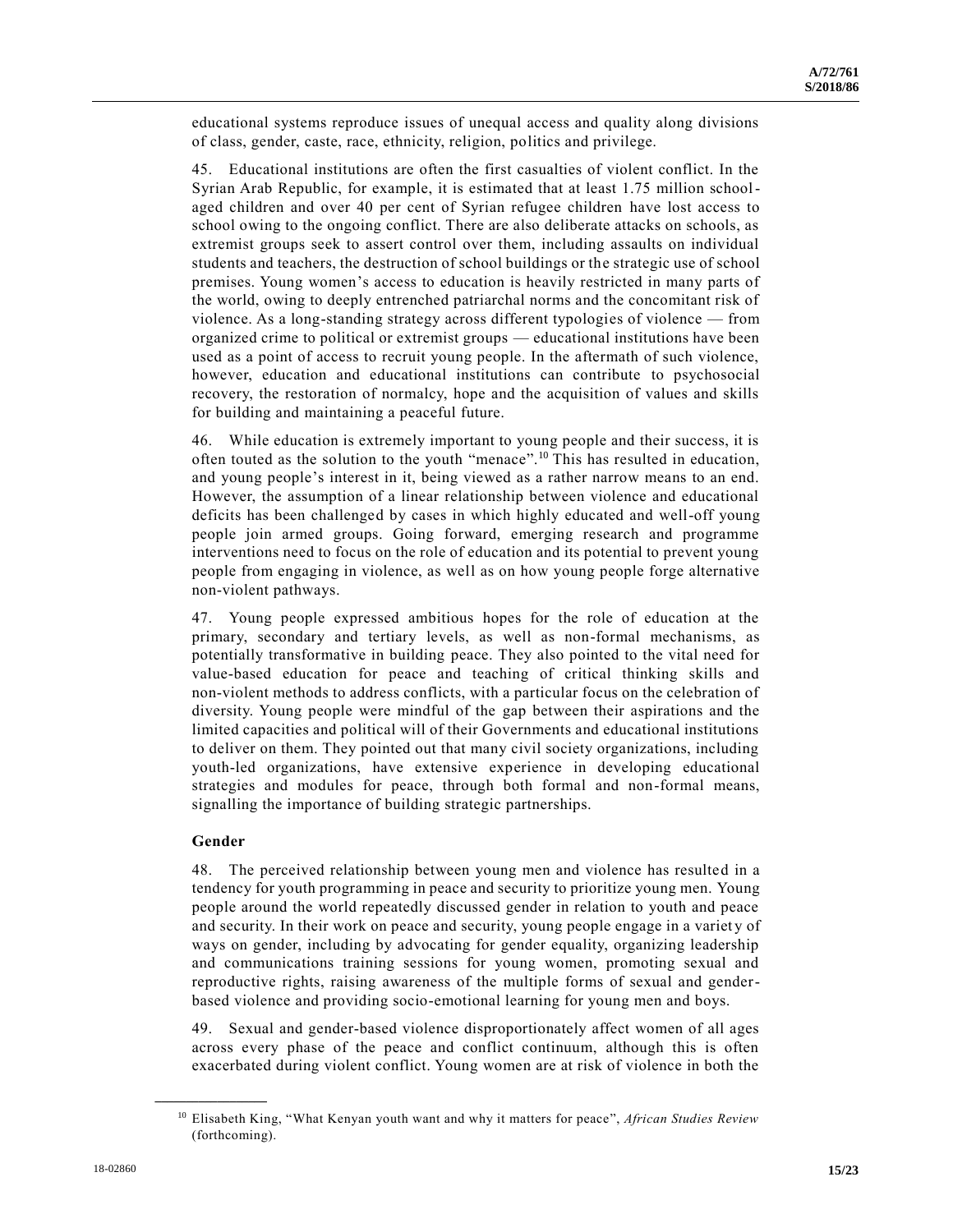public and the private sphere. Sexual and gender minorities also face an increased risk of violence and discrimination during conflict and into peacetime. For young people engaged in the present study, the protection and full enjoyment of rights for young people from the lesbian, gay, bisexual, transgender, queer and intersex community was viewed as an essential contribution to inclusive and sustainable peace.

50. Over the past few decades, increasing attention has been paid to the role of women in peace and security as a result of a strong women's movement, which led to the adoption of Security Council resolution [1325 \(2000\)](https://undocs.org/S/RES/1325(2000)) and subsequent resolutions. These resolutions have been instrumental in demonstrating how women can and do actively participate in building peace in their communities and across the globe. However, the peacebuilding work undertaken, which is often initiated and led by young women, demands greater attention and visibility. Examples of this work include using digital platforms in Libya to share women's voices in peace and conflict, building leadership and advocacy skills in the Caucasus and the Balkans, and contributing to the peace process in Mali. However, for many young women, their roles in society continue to be restricted by an exclusive focus on their protection, and while it is important to acknowledge and address their disproportionate experiences of sexual and gender-based violence, they should not be seen solely as victims. Supporting their peacebuilding work and listening attentively to them is an important step towards recognizing their role as active contributors to peace and security.

51. To date, research on gender and peacebuilding has focused principally on the gendered impacts of violent conflict, but relatively little attention has been afforded to the gendered drivers of violent conflict. Understanding how gender identities feed into violent conflict is key, as is focusing more deeply on the interplay between different intersecting identities (age, race, ethnicity, social class, sexual orientation, ability, religion, urban/rural setting) and gender. The implementation of resolution [2250 \(2015\)](https://undocs.org/S/RES/2250(2015)) presents an invaluable opportunity to open a discussion and promote programmatic engagement on masculine identities, in an effort to address their negative associations with violence and overturn harmful stereotypes that are deeply embedded in traditional gender norms and roles. Youthhood is a vital phase in which young people's identities and views of themselves are being shaped and cemented, and on which families, elders, religious leaders and peers all exert great influence. Investing in youth peacebuilding work focused on promoting positive, genderequitable and non-violent masculine roles and identities is an essential step towards fostering peaceful and inclusive societies. The identification of the persistent inequalities that increase young women's and sexual and gender minorities' exposure to violence and limit their ability to contribute to decision-making and their access to power and resources, is crucial to promoting gender equality.

## **Dealing with injustice and human rights**

*"We can't talk about peace and security with groups that do not have basic rights. We first need to secure people's basic rights."* (participant in the Arab States consultation)

52. A prevailing concern expressed by young men and women throughout all the research undertaken for the progress study has been the disproportionate victimization and traumatization of young people as a result of conflict, armed violence, State violence, terrorism, gangs and organized crime, gender-based violence and violence against young migrants, refugees and internally displaced persons. Beyond physical violence, young people also expressed concerns about violations of their fundamental rights. It is important to note that young men and women are often themselves active and creative protagonists in the protection realm, from monitoring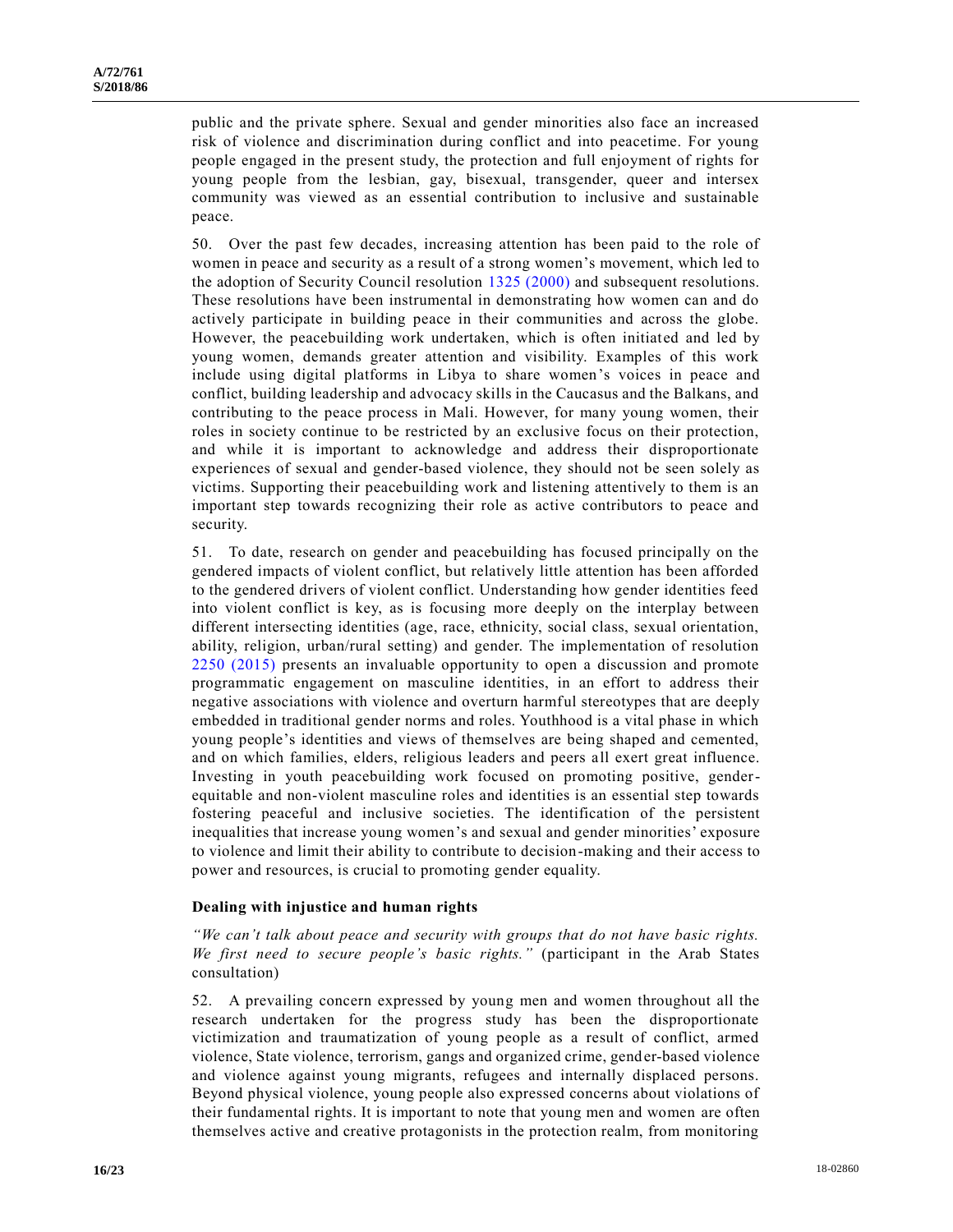and documenting human rights violations to supporting the design and implementation of protection measures, building networks and support structures and fighting for recognition of their civic, political and socioeconomic rights.

53. Grievances and frustration associated with experiences of injustice are central issues in the trajectory of young people's lives in a globalized world. Exposure to violence, especially at a young age, and particularly at the hands of the very institutions that are supposed to protect young people, is a key factor in escalating cycles of violence across generations. In countries from the global North and the global South alike, young people testified to the harassment and violence they regularly experienced at the hands of the police. In order to ensure protection and accountability, it is critical that the issues of civic trust and the rule of law, abuse of power by security institutions, and the realization of full socioeconomic, cultural and political rights for young people be addressed. This can make a vital contribution to guarantees of non-recurrence. Justice and human rights are therefore essential vehicles for prevention and lay the foundation for sustainable peace. From the perspective of transitioning societies, young people, as the purveyors of historical memory, are critical stakeholders and have an invaluable role to play in the design and implementation of transitional justice mechanisms.

54. The specific targeting of young people and their exposure to protracted violence have a detrimental impact on their psychosocial health and well-being. Uncertainty and instability discourage young people from investing in their future and, unless addressed, can lead to self-destructive coping mechanisms. We must better support young people's psychosocial well-being through efficacious, culturally relevant and context-specific community interventions.

55. Social services are a crucial component of the State-society relationship. They are, therefore, a logical arena in which States and institutions can enhance their legitimacy and work to regain young people's trust, including in addressing the consequences of young people's exposure to violence. The equitable provision and delivery of social services, including sexual and reproductive health, psychosocial and other services that are particularly critical for young people, are necessary to promote social cohesion and ensure that all young people have an equal start in life. Inequitable delivery of these services provokes mistrust in democratic institutions and can feed grievances that underpin conflict.

# **V. From a demographic dividend to a peace dividend**

*"What motivates me is [to] show them that we can also do very important things for our communities, that we have a voice and are willing to build a better future."* (Colombia, male)

56. Young people, even when they act locally, have critical contributions to make at the national, regional and global levels. For this to happen, they need to have opportunities to participate in peer-to-peer learning and directly in national, regional and international systems. Young people's work on peace and security is the "connective tissue" that bridges the silos of development, human rights, humanitarian affairs and peace and security, from the local to the global level. The work of young people on peace and security — across different phases of conflict, types of violence and regions of the world — is vital, not just because of the size of their demographic group: if the right investments in youth are in place, and their peacebuilding work is recognized and nurtured, societies may reap a peace dividend.

57. Realizing this peace dividend requires a commitment to ensuring that youth initiatives, organizations and individuals can operate in an environment that values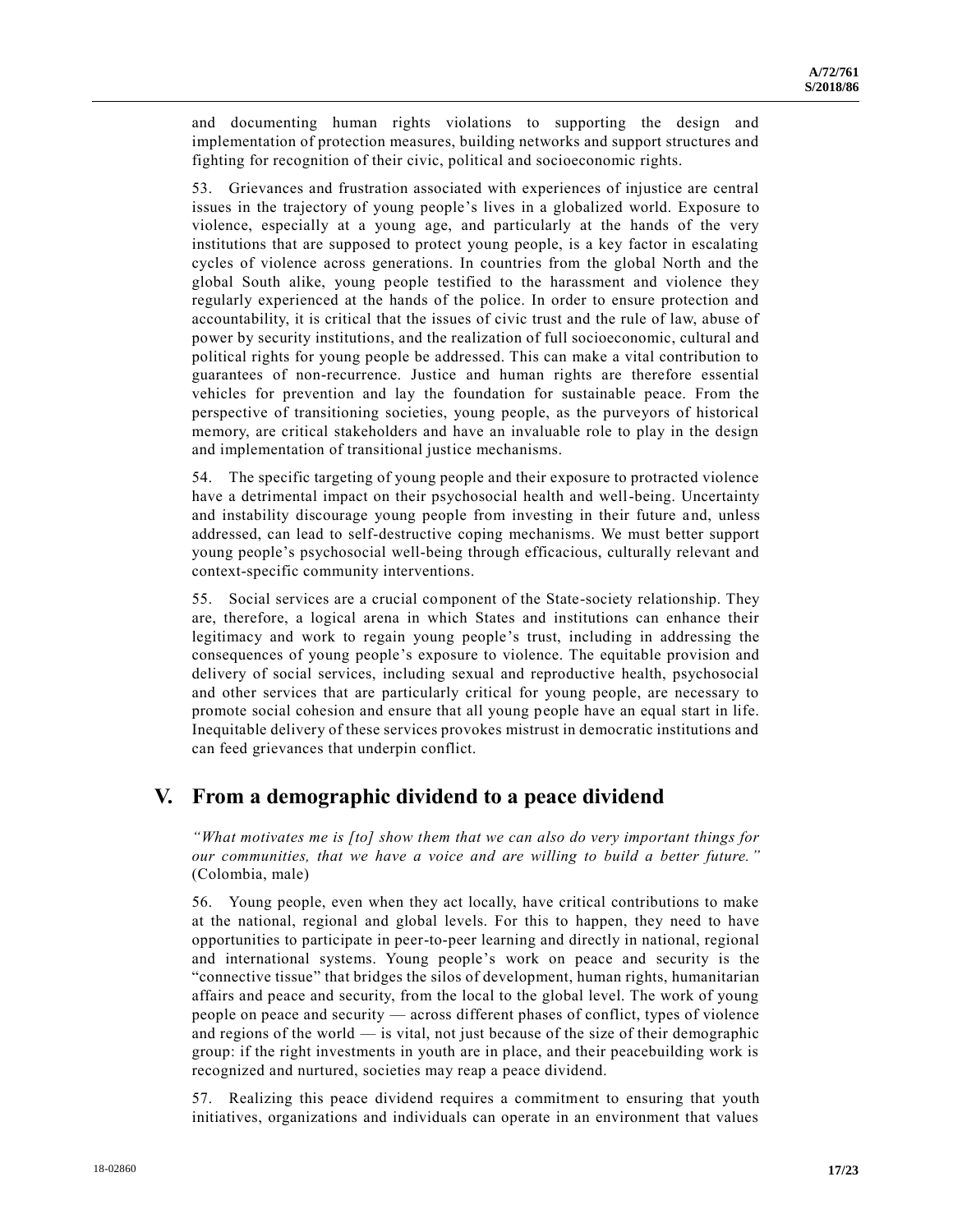and respects them, rather than one which controls or represses them. This can be achieved by providing the political, financial, legal and social means for optimizing and multiplying young people's initiatives so that they may fully reach their potential to contribute to peace and security in their societies. Young women and men in general, and those investing in peace and the prevention of violence specifically, should be seen as indispensable allies in the quest for peace and security.

58. Building and sustaining peace through the transformative potential of young people demands a seismic shift and bold reorientation from Governments and the multilateral system, for which resolution [2250 \(2015\)](https://undocs.org/S/RES/2250(2015)) planted the seeds:

(a) First and foremost, this requires making the shift from reactive and remedial security responses, often informed by policy panic, to a comprehensive violence prevention approach with young people at its centre. Systematically addressing the violence of exclusion is the best means to prevent violence, including violent extremism, thus building and sustaining peace across the full peace and conflict continuum;

(b) The prevention approach demands that Governments and international organizations prioritize support for the positive resilience of the majority of young people, rather than exclusively reacting to the risk represented by just a few;

(c) Governments and multilateral organizations must commit to partnerships based on trust with diverse civil society partners working on peace and security, and, specifically, organizations led by and focused on youth. These partnerships will need to demonstrate sincerity and go beyond tokenistic and cursory endeavours;

(d) These changes demand the transformation of deeply entrenched attitudes and practices. It is therefore imperative to build on the foundation offered by resolution [2250 \(2015\)](https://undocs.org/S/RES/2250(2015)) in developing new societal norms and behaviours regarding youth and peace and security. This can be advanced through a combination of measures, including dialogue and accountability mechanisms that demand compliance and commitment by Governments; incentives and benefits for Governments and multilateral organizations to build youth-inclusive systems; training and capacity-building on youth and peace and security in national and international organizations, and ensuring that resolution [2250 \(2015\)](https://undocs.org/S/RES/2250(2015)) is fully socialized and integrated at the national level.

### **Recommendations**

59. For societies and countries to fully harness and support the innovation of young people's contributions to peace and to begin to work towards the seismic challenges set out above, three mutually reinforcing strategies are needed. First, it is critical to invest in young people's capacities, agency and leadership through substantial funding support, network-building and capacity-strengthening, recognizing the full diversity of youth and the ways young people organize. Second, the systems that reinforce exclusion must be transformed in order to address the structural barriers limiting youth participation in peace and security. Third, partnerships and collaborative action, where young people are viewed as equal and essential partners for peace, must be prioritized.

#### *Investing in the capacities, agency and leadership of young people*

60. To ensure a substantial increase in financial resources to support youth organizations, initiatives and movements focused on peace and security, Member States, donors, international financial institutions and other international organizations should: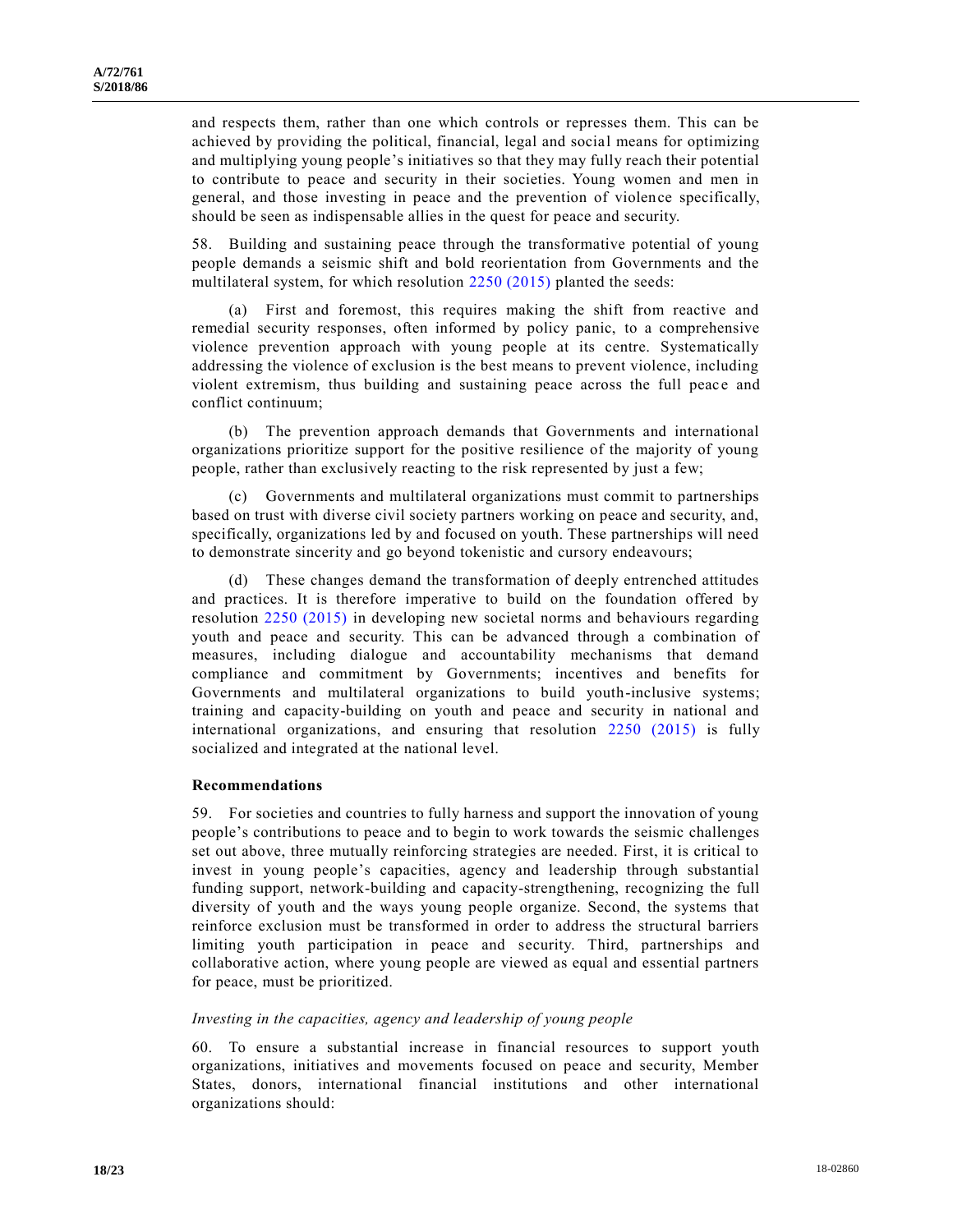(a) Allocate \$1.8 billion, representing an investment of \$1 per young person, by 2025 for the tenth anniversary of resolution [2250 \(2015\);](https://undocs.org/S/RES/2250(2015))

(b) Provide flexible funding designed with the specific needs of youth organizations in mind. The funding should provide opportunities for small-scale projects and initiatives, and innovative, risk-taking programmatic approaches;

(c) Create dedicated youth and peace and security windows under existing funds;

(d) Prioritize, as part of any funding support to youth organizations, the building of organizational capacities to increase their financial sustainability and the impact of their work.

61. In order to ensure that the capacities of youth organizations are enhanced, the leadership of youth is acknowledged and youth networking is nurtured, Member States and international and civil society organizations should:

(a) Support the establishment or strengthening of national, regional and global youth peace networks, online and offline, for young people and their organizations to connect, organize for action and exchange experiences, knowledge and resources;

(b) Make every effort to ensure that programmes related to youth and peace and security are designed, implemented, monitored and evaluated with and by young people themselves;

(c) Acknowledge and highlight the positive work of young women and men working on peace and security through the allocation of awards, grants and honours;

(d) Prioritize capacity-building within their own organizations by engaging young leaders and members of youth organizations in training and sensitization sessions on youth and peace and security.

#### *From exclusion to meaningful inclusion*

62. In order to ensure the meaningful and inclusive political participation of youth and increased civic trust, Member States and international and regional organizations should:

(a) Adopt and support the use of quotas for the direct and gender-equitable participation of young people in all phases of formal peace and political transition processes, from pre-negotiation to implementation, including in national dialogues, constitution-making, transitional justice and other political processes related to peace and security. These processes should include mechanisms for sustained interaction with a wide diversity of young people, paying particular attention to the inclusion of young women and to ensuring that funding and security measures are in place for the participation of young people;

(b) Institutionalize measures to close the gap between the youth population and the representation of youth in local and national governance institutions and processes by adopting youth quotas, establishing youth advisory boards and roles, and facilitating young people's access to elected positions by aligning the age of eligibility to run for office with the voting age;

(c) Prioritize opportunities for young refugees, internally displaced persons and migrants and young people from host communities to share their peace and security challenges through intergenerational dialogue and consultative forums and to take part in decision-making processes to ensure that their needs are addressed;

(d) Expand digital networks to remote communities to support the meaningful and inclusive participation of young people.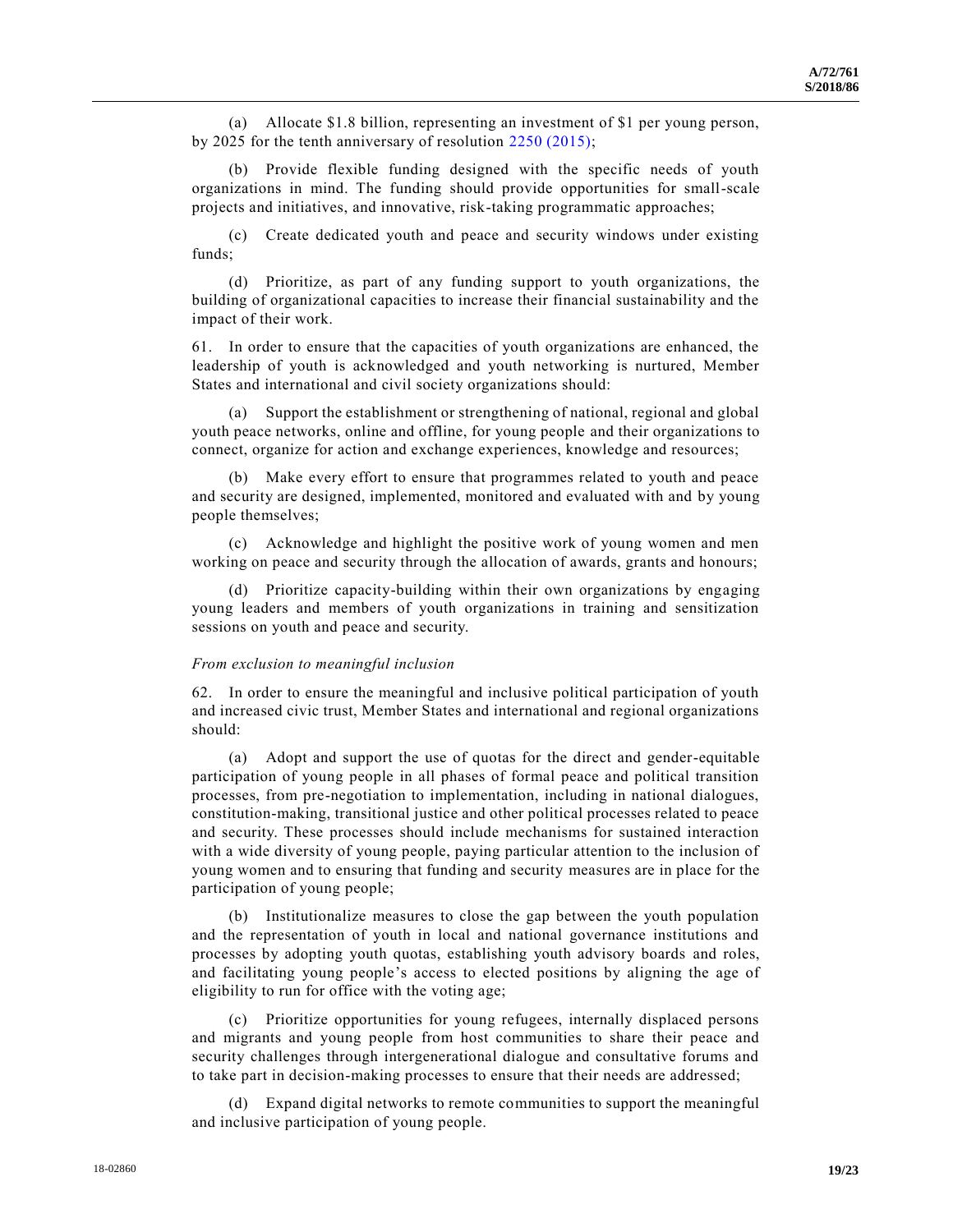63. In order to maximize the protection of young people from violence and guarantee the realization of their rights, Member States, international organizations and human rights actors should:

(a) Respect, protect and uphold young people's universal and fundamental rights of freedom of organization, peaceful assembly, association, opinion and expression and participation in public affairs, to foster an enabling and safe environment for young people working on peace and security and ensure that they do not face reprisals for their work. The United Nations and human rights actors should give this utmost priority and support Member States in upholding those inalienable rights;

(b) Preserve the integrity of rule of law institutions by protecting young people's human rights, including safeguarding them from arbitrary arrest and incarceration, ending impunity and ensuring equal access to justice and accountability. Young women and men should be prioritized as key interlocutors and stakeholders, including in the design and implementation of security sector, penal and criminal justice reform processes;

(c) Broaden the engagement of human rights institutions and processes with young people by mainstreaming the rights and participation of young people into the work of the human rights treaty bodies, special procedures and other human rights mechanisms;

(d) Prioritize the mental health and well-being of young people through increased funding and the provision of age- and gender-sensitive, non-discriminatory and comprehensive health services, including psychosocial and sexual and reproductive health services.

64. In order to support young people's meaningful broader economic inclusion and advance the development of conflict-sensitive, inclusive and youth-centred employment programmes, Member States, international financial institutions, other international organizations and civil society organizations, should:

(a) Invest in the creation of safe community spaces for civic dialogue, where young people collectively identify peacebuilding and development priorities for action within their communities and partake in decision-making about the allocation of related funds;

(b) Continue to support inclusive labour policies and practices that ensure equal access for all young people to the labour market and the enjoyment of fundamental principles and rights at work, remove structural barriers for marginalized youth, involve young people in decision-making regarding labour policies, bolster social protections in both the formal and informal economy, advance gender equality and adopt a lifecycle approach;

(c) Engage young people, alongside community members, in an assessment of their economic needs prior to the design of any intervention, as well as in the design itself, and in the implementation, monitoring and evaluation of employment programmes;

(d) Reach out proactively to the most marginalized young people in order to ensure that they are the primary target of employment programmes and to avoid limiting access to elite youth and exacerbating inequality.

65. In order to ensure that the disengagement of former combatants is effective and that social reintegration is sustainable, Member States, international organizations and civil society organizations should: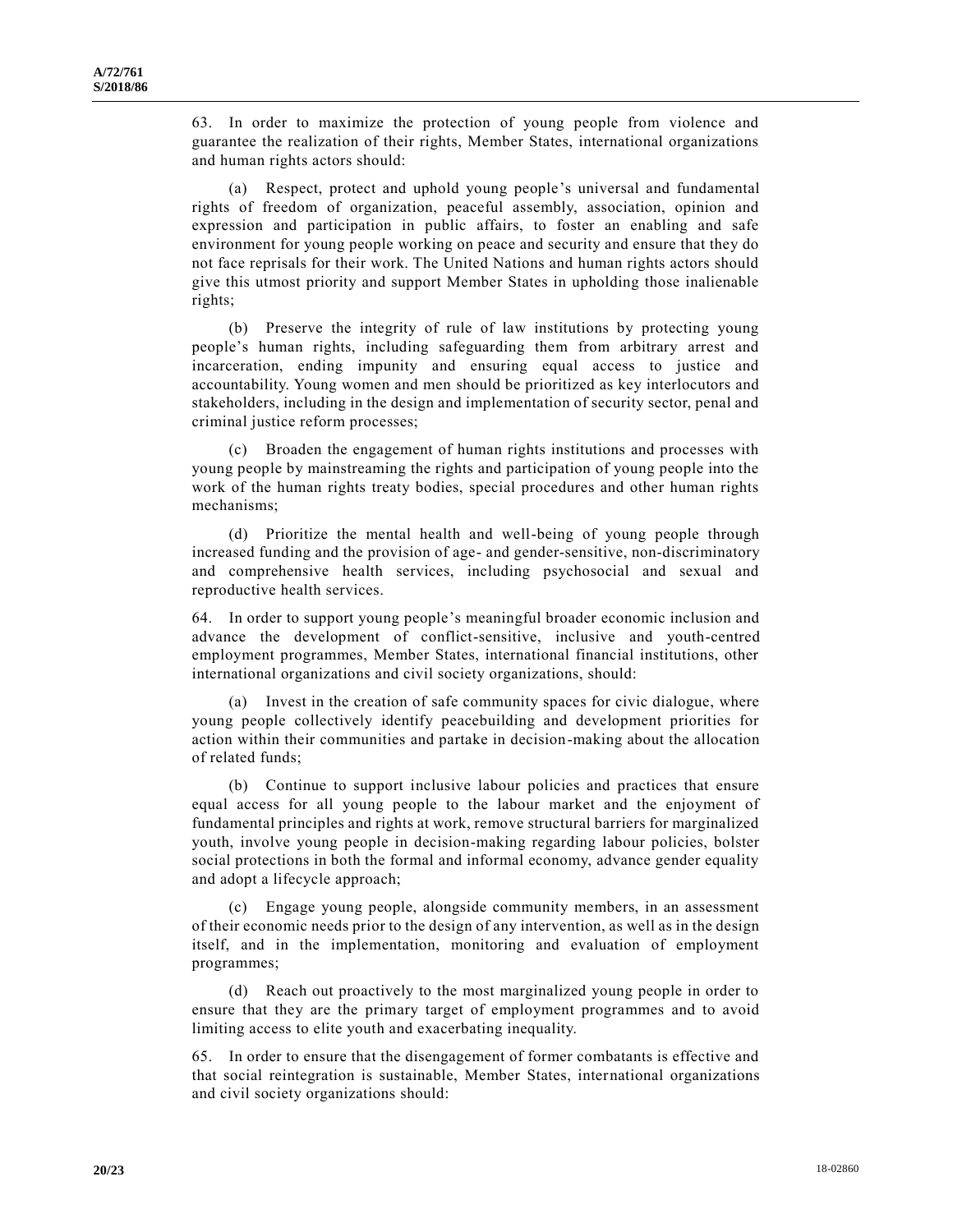(a) Partner with young people to design and implement disengagement and reintegration processes, for example, by establishing official cooperation agreements between youth organizations and security institutions, that clearly define roles and responsibilities;

(b) Support pathways for young people to identify relevant strategic priorities, policies and programmatic approaches.

66. In order to ensure that education is optimized as a tool for peace and that educational institutions are protected from violence, Member States, educational institutions, the private sector and international and civil society organizations should:

(a) Make specific investments in education at the primary, secondary and tertiary levels that is inclusive and based on positive values, as well as in non-formal and informal educational initiatives. This should include a focus on the development of context-specific critical thinking skills, the values of diversity and non-violence, socioemotional learning and conflict resolution, as well as digital literacy training. It should be supported through multi-stakeholder "peace education partnerships";

(b) Prioritize the protection of primary, secondary and tertiary educational institutions as spaces free from all forms of violence, and ensure that they are accessible to all young people, including young women and other marginalized youth.

67. In order to ensure that the unique experiences of young women and sexual and gender minorities in peace and security are addressed, and to support gender-equitable identities among young people, Member States and international and civil society organizations should:

(a) Systematically apply a gender and age lens to all conflict assessments and peacebuilding programming;

(b) Recognize and address harmful patriarchal attitudes that have an impact on the rights, integrity and agency of young women and sexual and gender minorities, while seeking always to create inclusive terms of engagement;

(c) Invest in youth peacebuilding work focused on promoting positive and equitable masculine identities that challenge restrictive social norms, including by working with traditional and religious leaders.

#### *National, regional and global partnerships for youth and peace and security*

68. In order to support the implementation of resolution [2250 \(2015\),](https://undocs.org/S/RES/2250(2015)) Member States, the United Nations system and non-governmental stakeholders should:

(a) Prioritize the creation of youth and peace and security coalitions to ensure a collective impact on youth and peace and security at the local, national, regional and global levels. Such coalitions should be multisectoral and cross-cutting partnerships between young people, youth organizations and multilateral, government and civil society actors, including the private sector, religious communities, private foundations and educational institutions;

(b) Consult and actively include young people in defining concrete obj ectives and global and country-specific indicators to monitor progress and measure impact in the implementation of resolution [2250 \(2015\).](https://undocs.org/S/RES/2250(2015))

69. In order to support further research and data collection on youth and peace and security, Member States and international and civil society organizations should:

(a) Support qualitative and quantitative research and data collection on youth and peace and security (including, where feasible, youth perception data) at the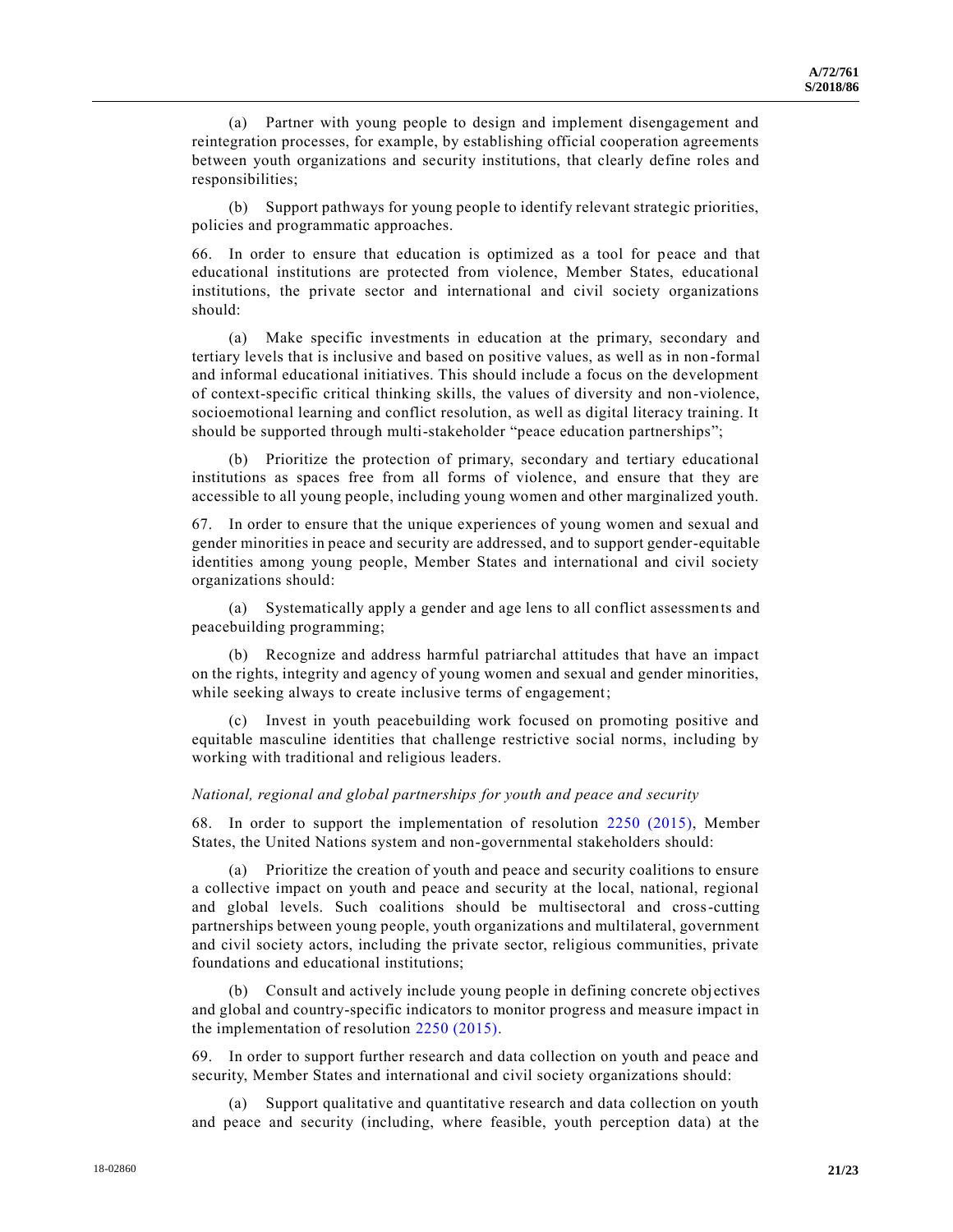national, regional and global levels by allocating sufficient technical, financial and human resources. The information should be integrated into existing statistical efforts, stored in a central online repository and made publicly available to facilitate knowledge-sharing and good practice;

(b) Systematically disaggregate relevant data and national statistics by age, gender, socioeconomic background and geography.

70. In order to support the implementation of resolution [2250 \(2015\)](https://undocs.org/S/RES/2250(2015)) at the national level, Governments should:

(a) Establish safe spaces for and maintain regular and ongoing consultations with diverse young people to identify their peace and security needs and priorities;

(b) Undertake a review of the impact of their peace and security policies and practices on young people and make it mandatory for the security sector to consult young people;

(c) Ensure synergies with national plans on the implementation of the Sustainable Development Goals and of Security Council resolution [1325 \(2000\)](https://undocs.org/S/RES/1325(2000)) and define regular reporting and accountability mechanisms to monitor progress on implementation.

71. Regional bodies and mechanisms should support the development of policy frameworks that address youth and peace and security issues, led by regional organizations, networks and alliances of young peacebuilders working in partnership with other stakeholders to facilitate knowledge-sharing and information flow between countries.

72. At the global level, the United Nations system must create new mechanisms for dialogue and accountability by:

(a) Putting in place a tripartite monitoring structure to provide a common platform for Member States, the United Nations and young people to report on the implementation of resolution [2250 \(2015\);](https://undocs.org/S/RES/2250(2015))

(b) Creating an informal expert group on youth and peace and security composed of a diverse group of young people, selected transparently with youth organizations, to track a clearly defined set of issues, in order to mainstream resolution [2250 \(2015\)](https://undocs.org/S/RES/2250(2015)) in the work of the Security Council;

(c) Making a priority of hearing directly from young people living in countries on the Security Council's agenda, through standard briefings or Arria Formula meetings;

(d) Including specific references to resolution [2250 \(2015\)](https://undocs.org/S/RES/2250(2015)) in the mandates and reports of peacekeeping and political missions;

(e) Appointing an elected Security Council member to co-lead, alongside a permanent Security Council member, the monitoring of progress on the implementation of resolution [2250 \(2015\)](https://undocs.org/S/RES/2250(2015)) to guarantee that key youth issues are raised in closed consultations with Council members;

(f) Requesting the Secretary-General to report annually to the Security Council on United Nations-wide efforts to implement resolution [2250 \(2015\),](https://undocs.org/S/RES/2250(2015)) within the framework of an annual open debate, during which young peacebuilders will brief the Security Council.

73. The United Nations system should reform its internal mechanisms to broaden the participation of young people, by taking the following measures: